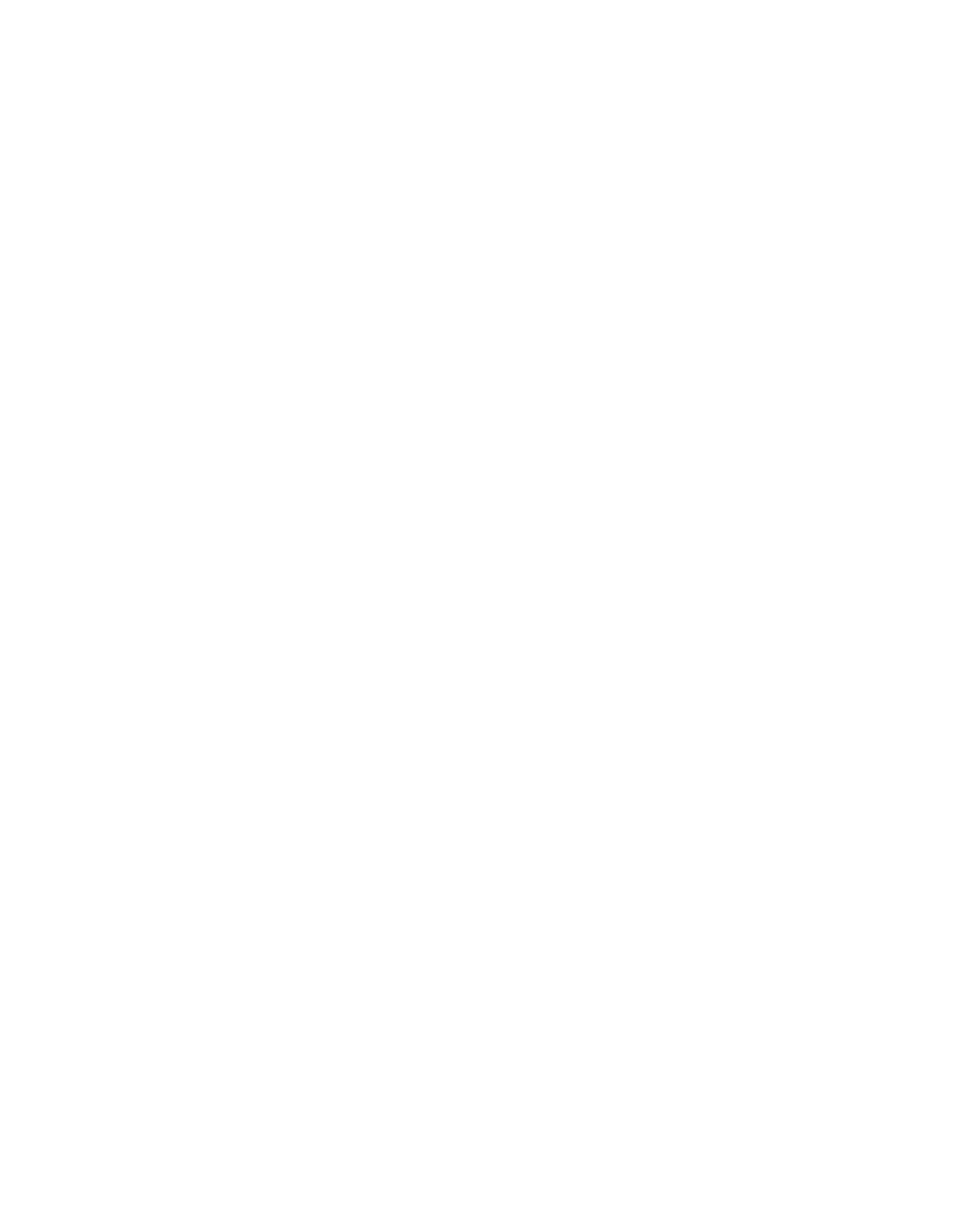### **Improving Oral Health Care for Young Children**

**Shelly Gehshan Matt Wyatt**

Copyright © April 2007

National Academy for State Health Policy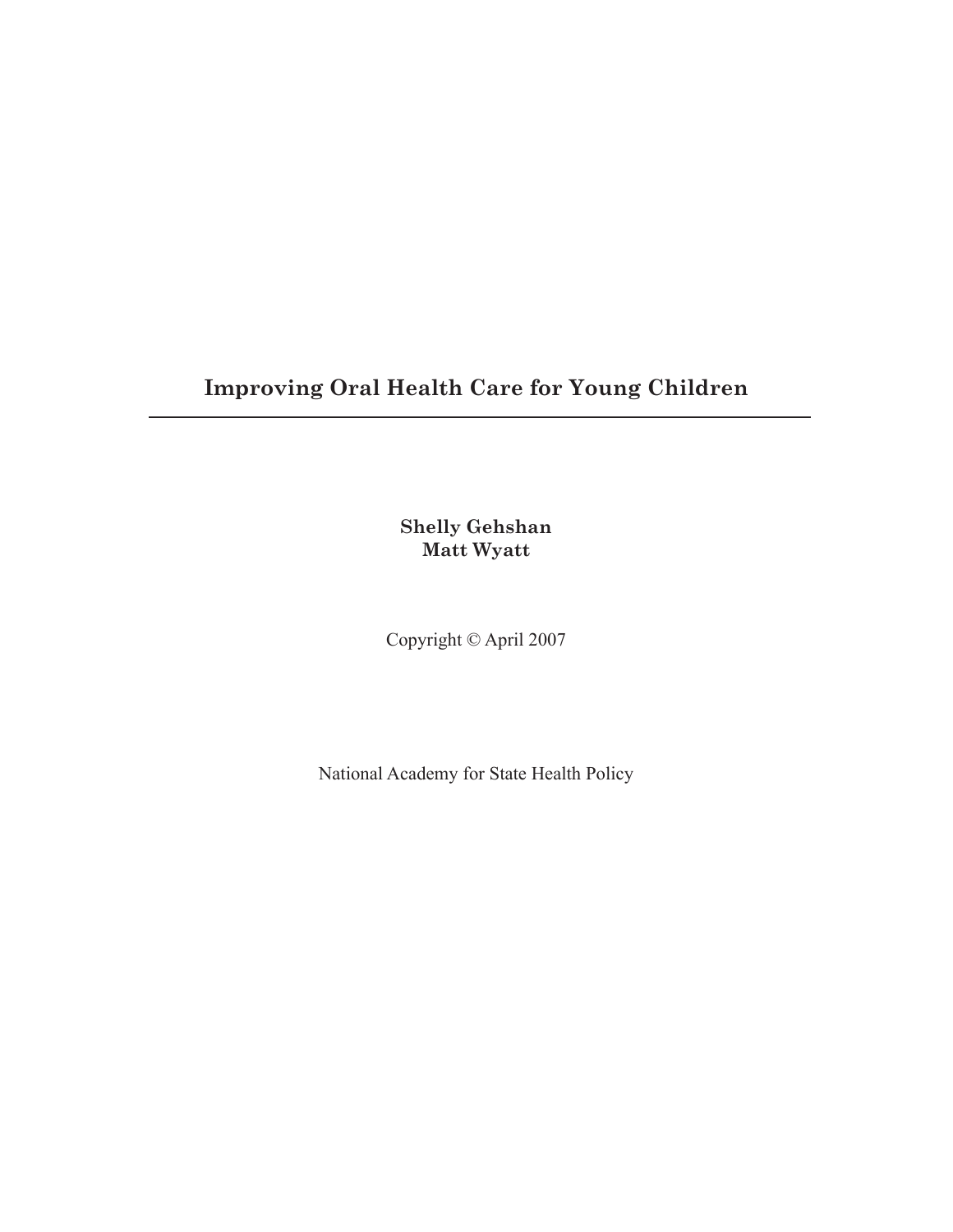### **Improving Oral Health Care for Young Children**

Copyright © 2007 National Academy for State Health Policy. For reprint permission, please contact NASHP at (207) 874-6524.

Publication No.: 2007-203 Available on the Web at: www.nashp.org

### *About the National Academy for State Health Policy*

The National Academy for State Health Policy is an independent academy of state health policymakers working together to identify emerging issues, develop policy solutions, and improve state health policy and practice.

NASHP provides a forum for constructive, nonpartisan work across branches and agencies of state government on critical health issues facing states. We are a nonprofit, non-partisan, non-membership organization dedicated to helping states achieve excellence in health policy and practice. NASHP's funders include both public and private organizations that contract for our services.

To accomplish our mission we:

- Convene state leaders to solve problems and share solutions.
- Conduct policy analyses and research.
- Disseminate information on state policies and programs.
- Provide technical assistance to states.

The responsibility for health care and health care policy does not reside in a single state agency or department. NASHP provides a unique forum for productive interchange across all lines of authority, including

executive offices and the legislative branch

We work across a broad range of health policy topics including:

- Medicaid.
- Long-term and chronic care.
- Public health issues, including obesity.
- Quality and patient safety.
- Insurance coverage and cost containment.
- The State Children's Health Insurance Program.

NASHP's strengths and capabilities include:

- Active participation by a large number of volunteer state officials.
- Developing consensus reports through active involvement in discussions among people with disparate political views.
- Planning and executing large and small conferences and meetings with substantial user input in defining the agenda.
- Distilling the literature in language useable and useful for practitioners.
- • Identifying and describing emerging and promising practices.
- Developing leadership capacity within states by enabling communication within and across states.

### **For more information about NASHP and its work, visit www.nashp.org**

 *Portland, Maine Office: Washington, D.C. Office:* 50 Monument Square, Suite 502 1233 20th St., N.W., Suite 303 Portland, Maine 04101 Washington, D.C. 20036 Phone: (207) 874-6524 Phone: (202) 903-0101 Fax: (207) 874-6527 Fax: (202) 903-2790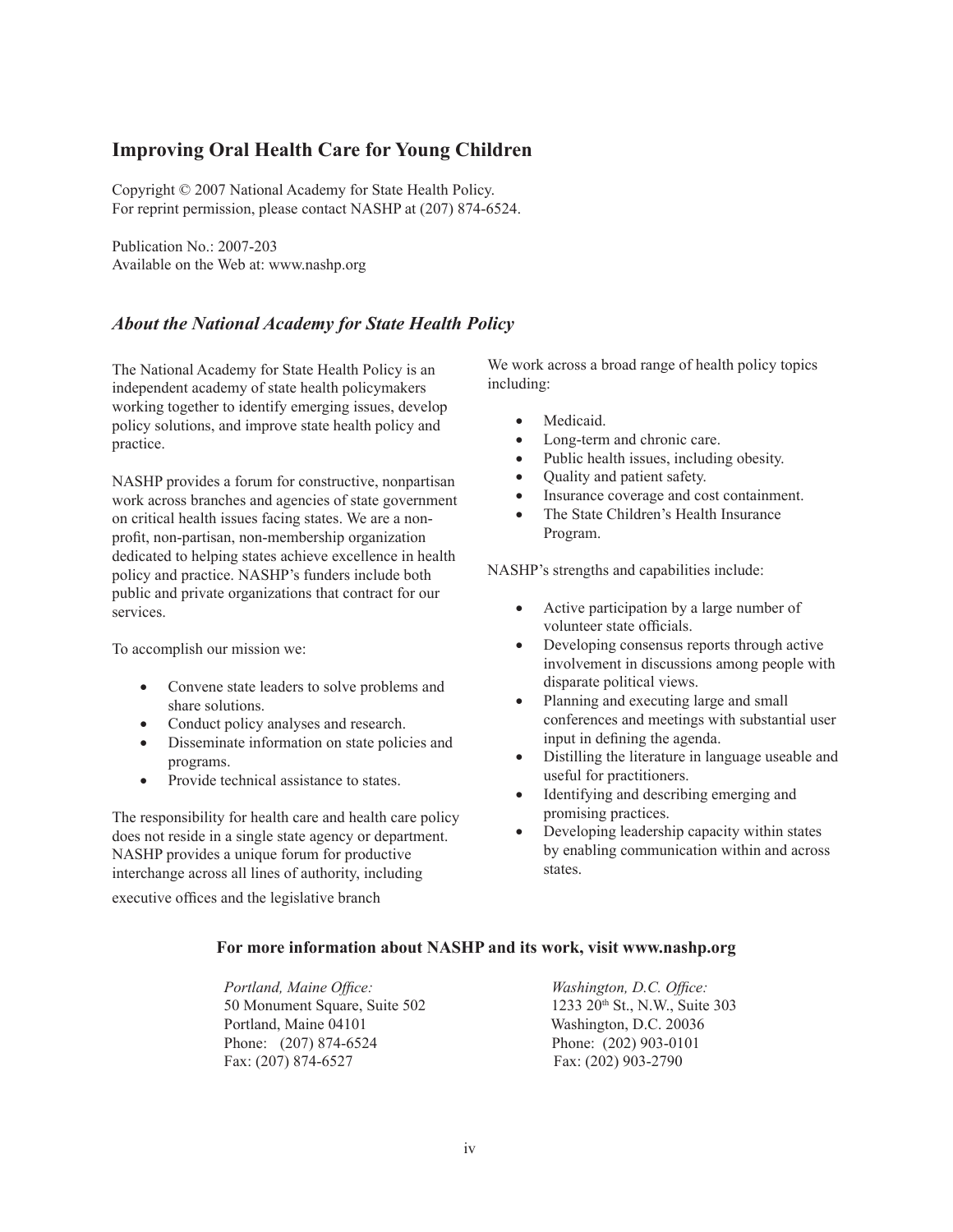### **Table of Contents**

| Figure 2. Hygienists Supervision Requirements Vary by State and Procedure  9        |  |
|-------------------------------------------------------------------------------------|--|
|                                                                                     |  |
|                                                                                     |  |
|                                                                                     |  |
|                                                                                     |  |
|                                                                                     |  |
|                                                                                     |  |
| Figure 3 Percentage of State Population Served by Public Water Systems that Receive |  |
|                                                                                     |  |
|                                                                                     |  |
|                                                                                     |  |
|                                                                                     |  |
|                                                                                     |  |
|                                                                                     |  |
|                                                                                     |  |
| Findings.                                                                           |  |
|                                                                                     |  |
|                                                                                     |  |
|                                                                                     |  |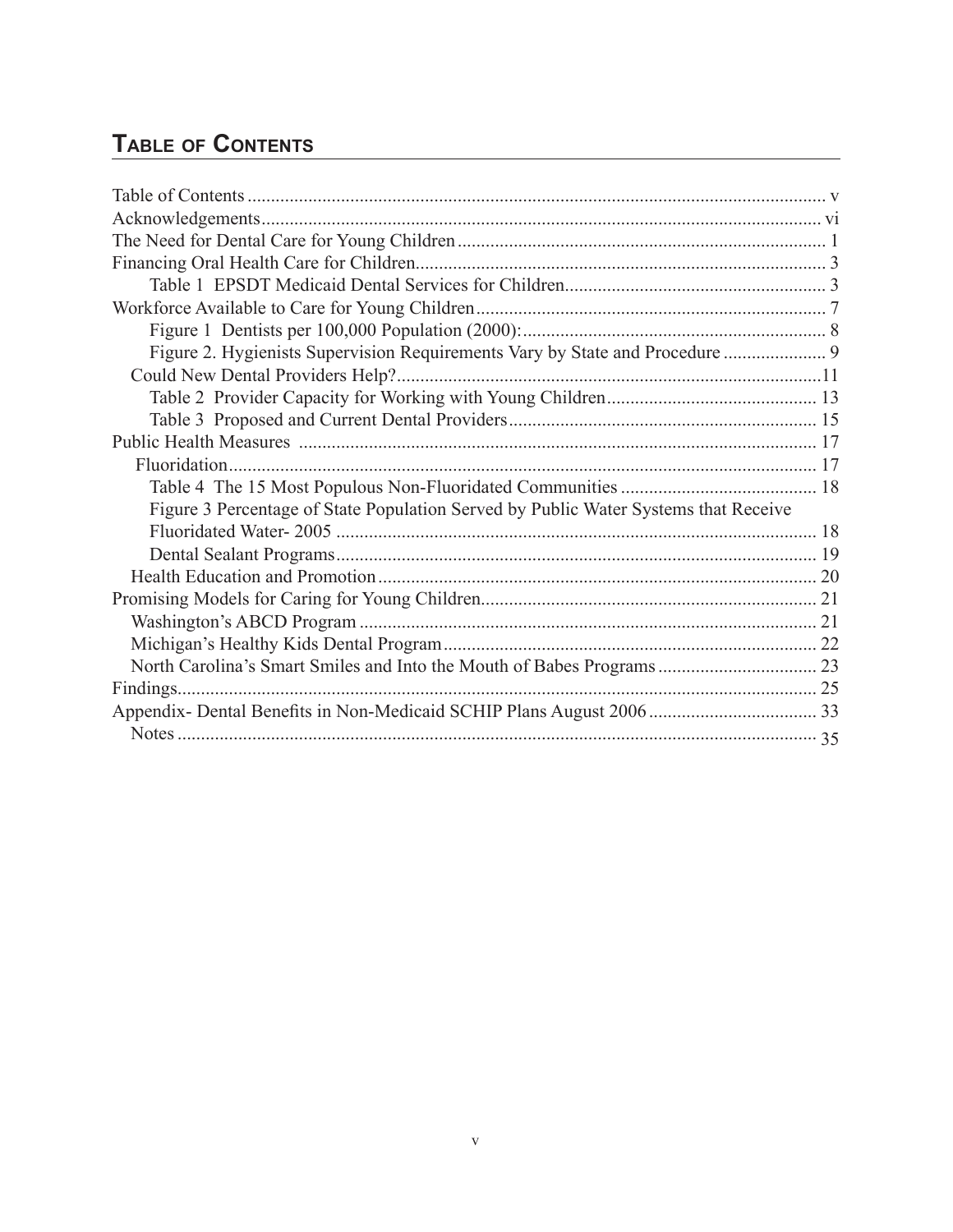### **Acknowledgements**

The authors are sincerely grateful for the time and expertise of the following people who reviewed and gave comments on drafts of this report: Dr. Jim Bramson, Dr. Al Guay, and Dr. Laura Neumann of the American Dental Association; Tim Lynch and Megan Fitzpatrick of the American Dental Hygienists'Association; Dr. David Nash of the University of Kentucky; Dr. Ron Nagel of the Indian Health Service; Meg Booth of the Children's Dental Health Project; Beth Mertz of the Center for Health Policy Studies at the University of California; and Andy Snyder of NASHP.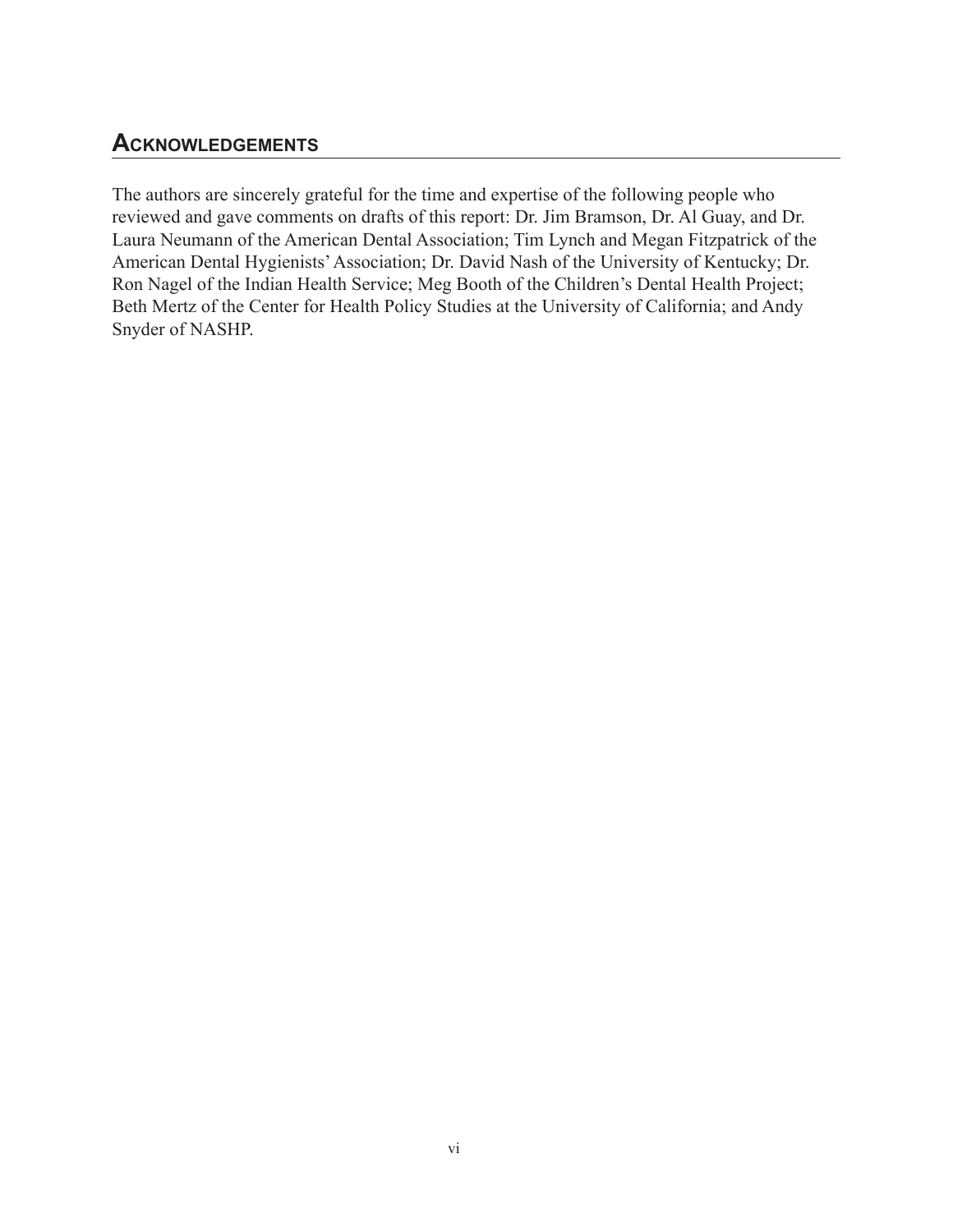### **The Need for Dental Care for Young Children**

Since at least 1990, a strategic national effort has been underway to ensure that children start school ready to learn. Although school readiness is broadly defined to include a variety of health conditions, until recently little attention has been given to ensuring that the oral health needs of young children are met before they enter school. This is a serious omission, since dental problems are the most common unmet need among children.<sup>1</sup> Nearly 59 percent of children experience dental caries, far more than the number who have asthma (11 percent) or hay fever (8 percent).2

Although the oral health of the nation overall has improved dramatically in the last 50 years, a segment of society has been left behind. People with low incomes, minorities and immigrants, those with special health care needs, and people in rural areas have the greatest difficulty accessing care and maintaining good oral health. Needs are particularly stark among poor children: 20.7 percent of poor white children, 47.2 percent of poor Mexican-American children, and 43.6 percent of non-Hispanic black children have untreated dental caries.<sup>3</sup> Among pre-school children who are poor, nearly 30 percent have untreated cavities, compared to only 6 percent among children from families above 300 percent of the federal poverty level.<sup>4</sup> In fact, the Centers for Disease Control recently reported a 15.2 percent increase in caries among children ages 2 through 5 years.<sup>5</sup> Parents are fully aware of their children's problems: a recent federal survey of parents found that 53 percent of Latino, 39 percent of black, and 23 percent of white children have good, fair or poor oral health, rather than excellent or very good.<sup>6</sup> The consequences of untreated dental problems on school readiness are clear. Children with untreated dental problems experience pain and difficulty eating and sleeping, and can have trouble adjusting socially. Learning under these circumstances can be difficult.

Dental and public health organizations recommend that dental care for children begin within six months of the eruption of the child's first tooth, or no later than the first birthday. However, for high risk families, the American Academy of Pediatrics recommends that care begin much earlier by identifying and working proactively with pregnant women and establishing a dental home before children reach the age of one.<sup>7</sup> Serving more young children and pregnant women will present a host of challenges, as the current system of financing and delivering dental care is fragmented and inadequate even without expanding the target population. This paper focuses on those financing and workforce challenges, describes promising models of care, and discusses options for policymakers seeking to improve access to oral health care for young children.

 $\Box \Box \Box$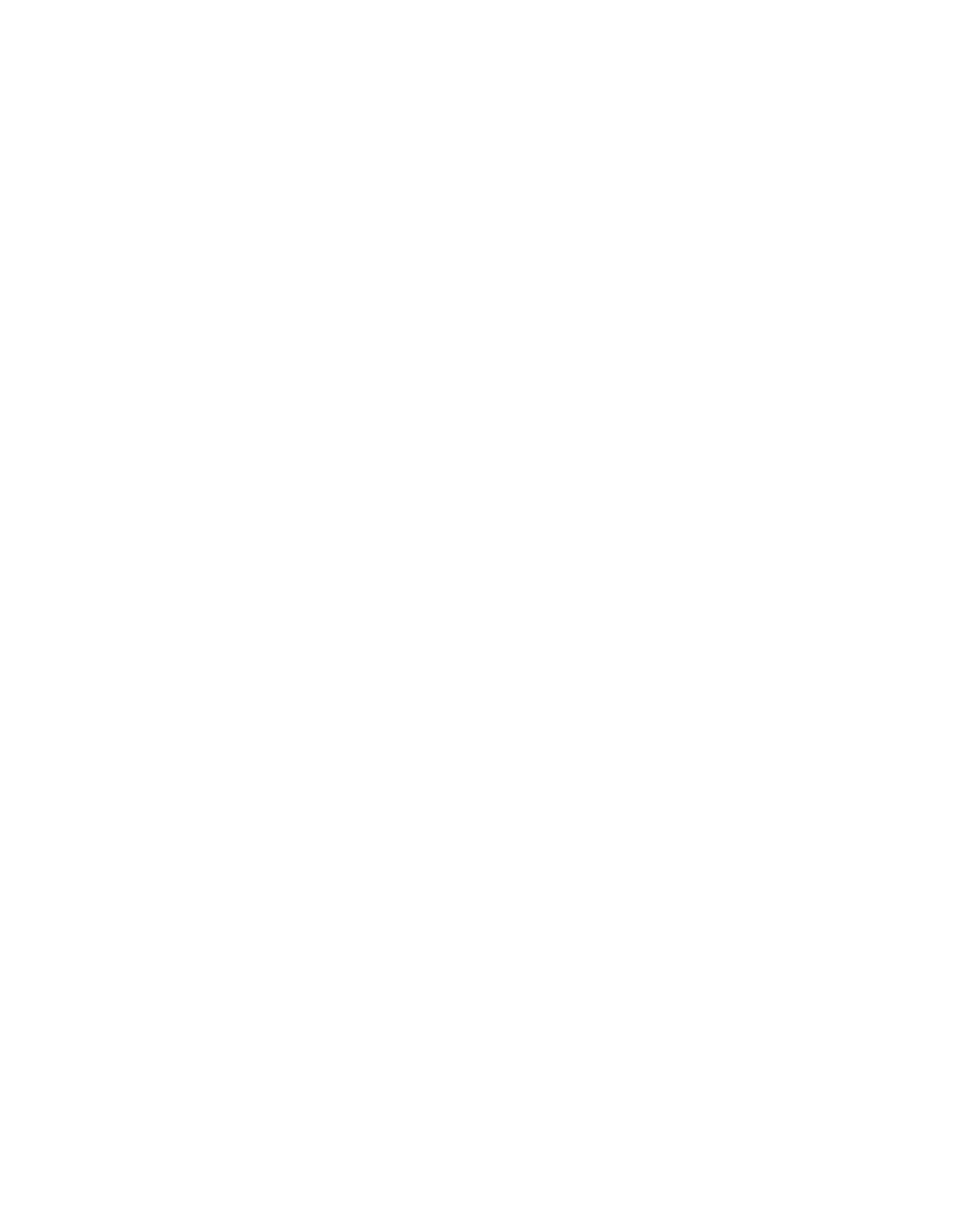### **Financing Oral Health Care for Children**

Part of the challenge in serving high risk young children is that Medicaid dental programs don't work very well, despite many state efforts to improve them. Although the Early and Periodic Screening, Diagnosis and Treatment (EPSDT) program requires that Medicaid-enrolled children receive regular screenings – and any treatment needed – from medical, dental, and vision providers, only about 1 in 5 children do. There are too few dentists willing to accept Medicaid and many who do limit the number of Medicaid patients they see. Dentists are reluctant to become Medicaid providers because reimbursement rates are often below the cost of providing the service, paperwork and preauthorization burdens are onerous, and payment is slow. In addition, care-seeking behavior among Medicaid recipients is spotty and the no-show rate for dental appointments is high.<sup>8</sup>

These access barriers can affect care for millions, as nearly half of the 44.7 million Medicaid enrollees are children.<sup>9</sup> Since 2000, the portion of children who receive EPSDT dental services has edged upward (see Table 1), reflecting state efforts to improve dental access and a change in reporting mechanisms that counted more services provided. In 2004, about 30 percent of all children enrolled in Medicaid received some dental service. However, the great majority of children enrolled in Medicaid still do not receive dental services, and the portion under the age of six who receive any dental services is very small.

|                              | <b>Services for all</b>  | <b>Services for</b> | Services for all | <b>Services for</b> |
|------------------------------|--------------------------|---------------------|------------------|---------------------|
|                              | <b>Eligible Children</b> | Children Ages 0-5   | <b>Children</b>  | Children Ages 0-5   |
|                              | 2000                     | 2000                | 2004             | 2004                |
| <b>Received any</b>          |                          |                     |                  |                     |
| dental service               | 27%                      | 16%                 | 30%              | $19.4\%$            |
| <b>Received</b>              |                          |                     |                  |                     |
| preventive dental<br>service | 21%                      | 12.6%               | 21.7%            | 13.6%               |
| <b>Received dental</b>       |                          |                     |                  |                     |
| treatment                    | 14%                      | $6.8\%$             | $15.7\%$         | $7.7\%$             |

### **Table 1 EPSDT Medicaid Dental Services for Children**

Source: Annual EPSDT Participation Report Form CMS 416 (National).

Access to dental benefits for children enrolled in Medicaid may change under the new Deficit Reduction Act of 2005 (DRA). The DRA makes the most sweeping changes in Medicaid since its enactment, giving states substantial flexibility to change benefit packages, impose cost sharing, and offer different plans in different regions of a state without prior federal permission. The Centers for Medicare and Medicaid Services (CMS) have clarified that EPSDT remains a requirement. However, states may use one of four possible benchmark packages instead of traditional Medicaid benefits, and add or "wrap-around" any that are not included in the new package. None of the proposed benchmark benefit packages include dental benefits. Using a wrap-around mechanism may be cumbersome for families and providers and it is not yet clear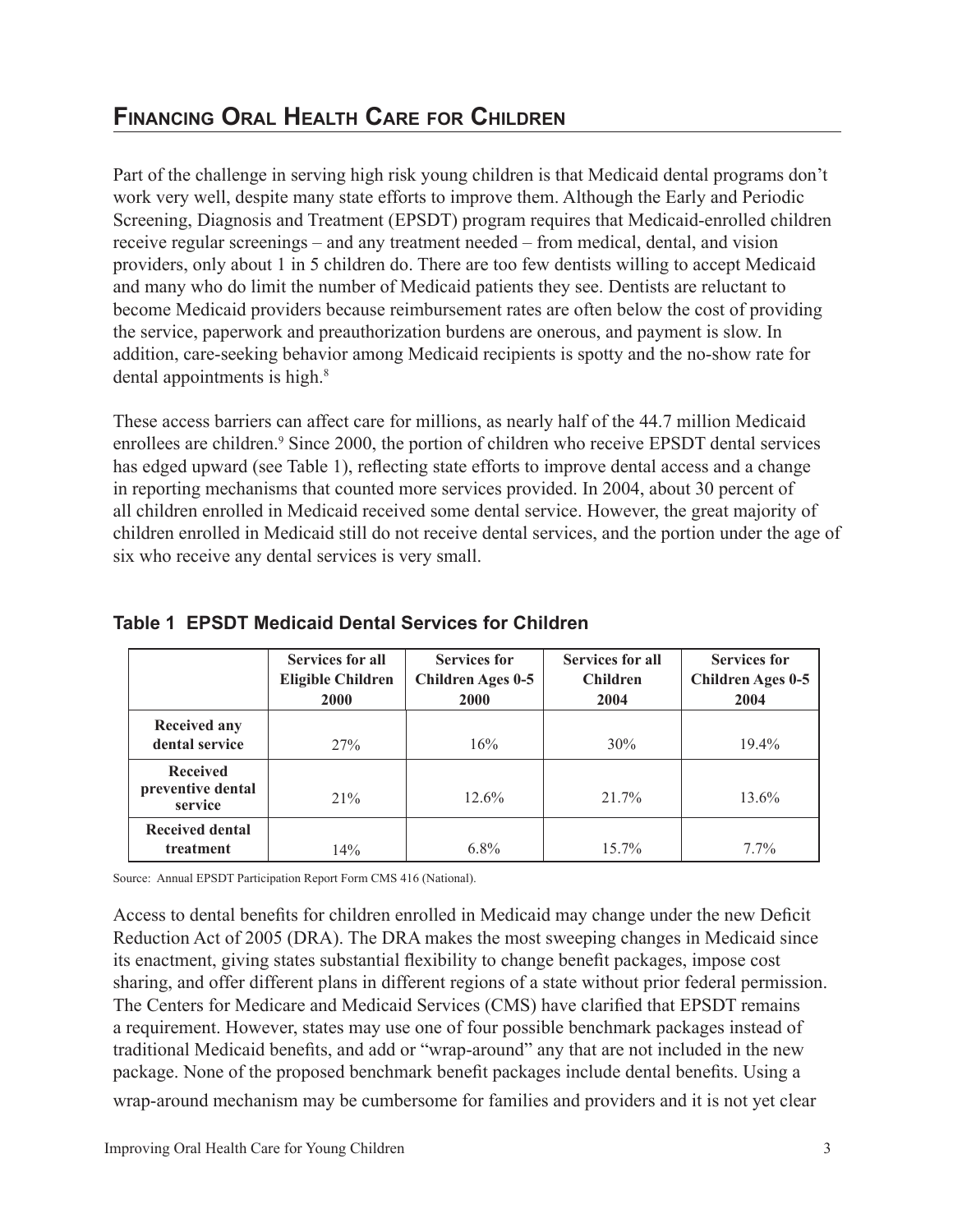whether this will further restrict access to dental benefits. The new law also requires a majority of people to document their citizenship during renewals or applications, which may reduce enrollment among eligible citizens and cause backlogs in eligibility processing. One study estimated that 3.2 to 4.6 million citizens will have difficulty producing a birth certificate or passport and may be denie coverage.10

### *EPSDT COVERAGE*

Under the Early and Periodic Screening, Diagnostic, and Treatment (EPSDT) benefit required for children in the Medicaid program, dental services must be provided at regular intervals that meet the reasonable standards set by each state. States are required to establish these periodicity schedules through consultation with state and local dental organizations. EPSDT covers any and all services that are determined to be medically necessary. Medical necessity is determined by the state and encompasses any procedure or service required to determine the existence of a suspected disease or illness. At a minimum, children treated under EPSDT must receive services that provide relief for pain and infection, restoration of teeth, and maintenance of dental care. Further, the emphasis and scope of EPSDT services are not to be limited to emergency use only but should include primary oral health prevention and education, such as: instruction in oral hygiene procedures, cleaning, and sealants for pit and fissure caries. Direct dental visits are also required under the EPSDT benefit; most notably, this requirement is only met through direct dental referrals and not by having an oral health examination or screening during the mandatory physical examination portion of the EPSDT services. Dental referrals are required for every child based on periodicity schedule determined by the state.

Dental coverage under the State Children's Health Insurance Program (SCHIP) is a somewhat different story. SCHIP targets children under 200 percent of the federal poverty level (or higher, depending on state Medicaid eligibility levels) who are not eligible for Medicaid. States have options for how they shape their programs, and at this point, 12 use their SCHIP funds to expand Medicaid, and the rest have established separate SCHIP plans, or enacted some combination of Medicaid and non-Medicaid programs. Unlike in Medicaid, dental benefits are optional in standalone SCHIP plans. That means that when states face a financial pinch, dental benefits are one of the first places they cut, either by paring down covered services, imposing a cap, or cutting benefits altogether. Once cut, states struggle to find funding to reestablish their dental programs. However, in some non-Medicaid SCHIP plans, dental benefits are administered through managed care, pay dentists higher rates, and are easier for patients to access.

Unlike Medicaid, which matches allowable administrative expenses at 50 percent, the SCHIP legislation caps administrative expenses, including outreach and health services initiatives (which can include public health), at 10 percent. Currently, three states use some administrative funds for public health efforts. These could be expanded or used to include public oral health, such as sealant programs or oral health education for at-risk children.

Currently, all 39 of the states with separate SCHIP plans or combination plans include dental coverage. (For a full description of SCHIP dental benefits, see the Appendix.) Fully one-third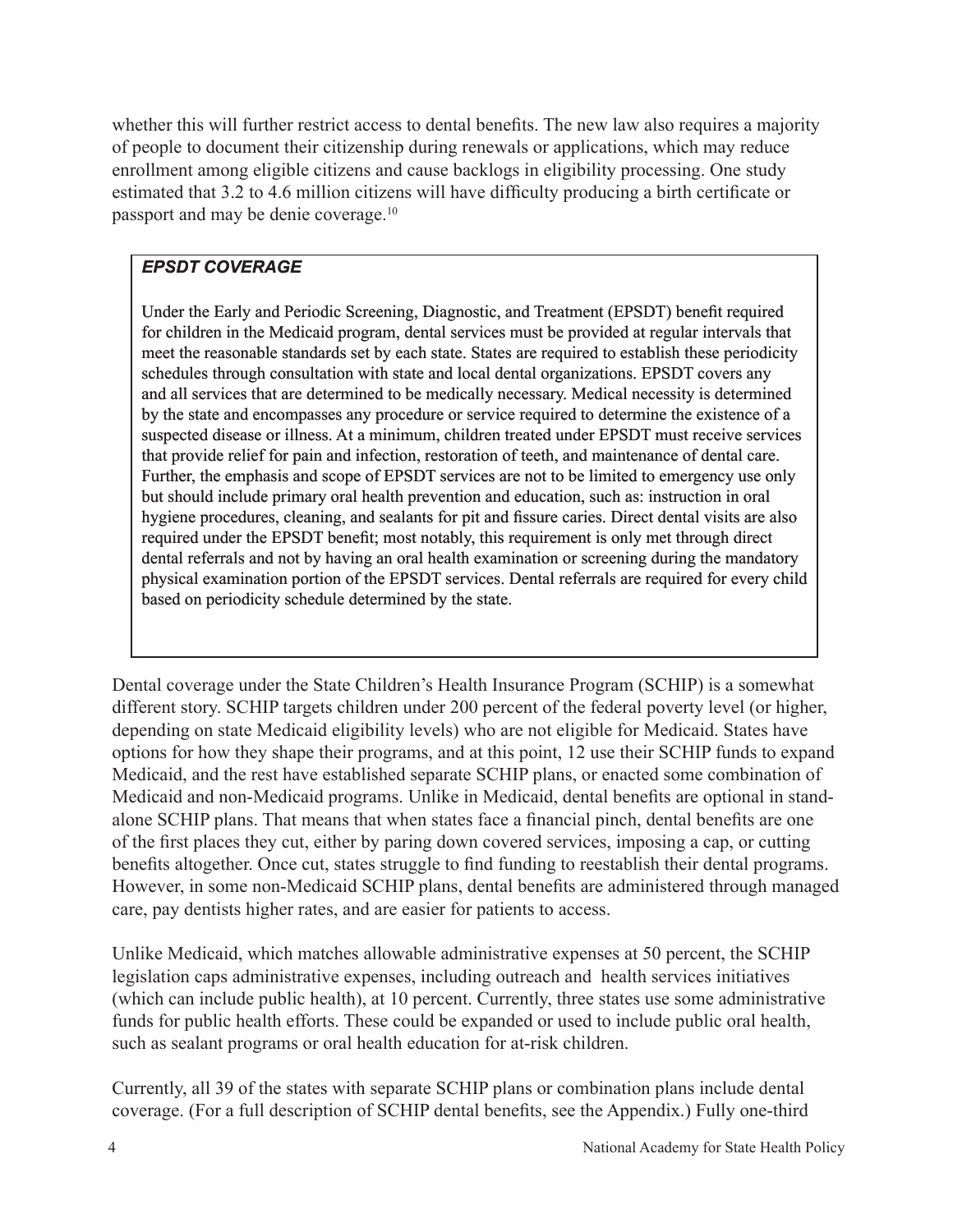of states with separate SCHIP plans provide benefits that mirror Medicaid (Delaware, Idaho, Indiana, Illinois, Kansas, Kentucky, Maine, Maryland, Minnesota, Nevada, Rhode Island, South Dakota, and Vermont). Most of the remainder provide basic services that are modeled after private insurance benefits. Seven states have an annual benefit cap that could make it difficult for children with poor oral health to get comprehensive care. For example, Montana's cap of \$350 and Michigan's cap of \$600 would be exceeded quickly if a child needed restorative care. Dentists treating children insured under SCHIP complain about caps as well, as they may be forced to donate care once the cap is reached, or give children less treatment than is medically appropriate because the plan won't pay for more. Eleven states require providers to collect copayments for dental services that are not preventative, which is another impediment for low income families.

□ □ □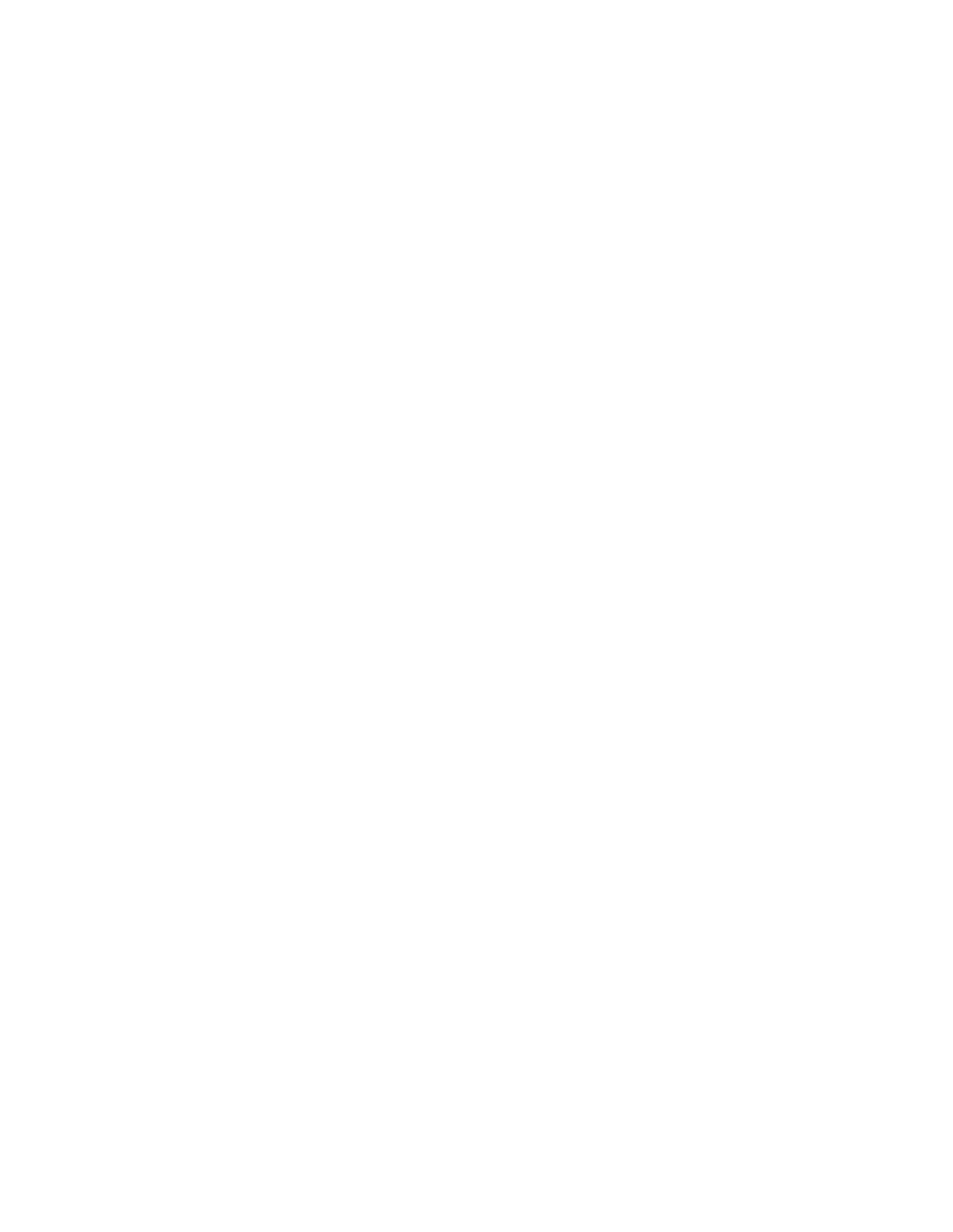### **Workforce Available to Care for Young Children**

Apart from financing oral health care for at-risk young children is the critical question of who can provide such care? There is ample evidence for concern that there aren't enough practitioners to care for young children now, let alone if more seek care. General dentists are the most likely to treat families and children. However, most of the roughly 126,000 general dentists aren't trained to treat young children and so refer very young children, those with advanced disease, or with special needs, to pediatric dentists. Despite an increase in training programs in the 1990s, there is still a shortage of pediatric dentists (only about  $3,800$ ).<sup>11</sup> In 2001, less than 3 percent of all dentists were pediatric dentists; twelve states have fifteen or fewer. <sup>12</sup> Also, the portion of dentists that are in general practice is declining relative to the number of dentists in specialties, which may exacerbate difficulties getting care for young children. There are roughly four general dentists to every one specialist, but that ratio is expected to drop to three to one by early in the 21<sup>st</sup> century.<sup>13</sup> Dentists are at the top of the pyramid of professionals who can provide care for young children. They are the most expensive to train, but also can perform the most complex procedures.

The dental profession is divided about whether there is an overall shortage of dentists, but there is general agreement that there are too few who care for publicly funded and special needs patients.14 Despite the controversy, the Bureau of Health Professions says that between 6,610 and 9,228 dentists or other practitioners are needed to serve 3,329 designated shortage areas, in which nearly 31 million underserved people live.<sup>15</sup> However, organized dentistry has resisted many attempts to expand the supply of dentists. This is because of the economics of dental practice, which is quite sensitive to oversupply and changes in the economy. About half of all payments for dental services are made out of pocket, rather than by insurance. In lean times, many people postpone care and dental practice incomes suffer. More than 92 percent of dentists are in private practices, and 79 percent are sole proprietors. Overhead is high, averaging above 60 cents of every dollar earned, which makes it more difficult economically for dentists to accept Medicaid or SCHIP rates that are lower than commercial insurance. The high cost of a dental education, and high levels of educational debt for graduating dentists, contribute to the low number who accept Medicaid and SCHIP patients.

The American Dental Association does not forecast a shortage of dentists, but many other organizations and reports, such as the Institute of Medicine and the U.S. Surgeon General's office, do.<sup>16</sup> More and more state health officials and policymakers now discuss their impending "cliff problem," meaning that in 2014 the number of dentists retiring will begin to exceed the number graduating and entering practice. Then, the ratio of population to dentists will steadily increase and even private pay or insured patients in some areas will have difficulty finding a dentist. As it is now, the ratio of dentists to population varies greatly, from a low of 39.2 per 100,000 people in Nevada to a high of 83.1 in New York. Nineteen states have fewer than 50 dentists per 100,000 people (see Figure 1). Almost everyone can agree that there is a geographic maldistribution of dentists, with too few in rural and underserved areas, but there are few policy tools to address it. The National Health Service Corps and about half of states have loan repayment programs that are used to attract and retain dentists (and other professionals) to serve in public clinics or community health centers in underserved areas. While these are effective strategies, they are generally small in scope due to funding limitations.<sup>17</sup>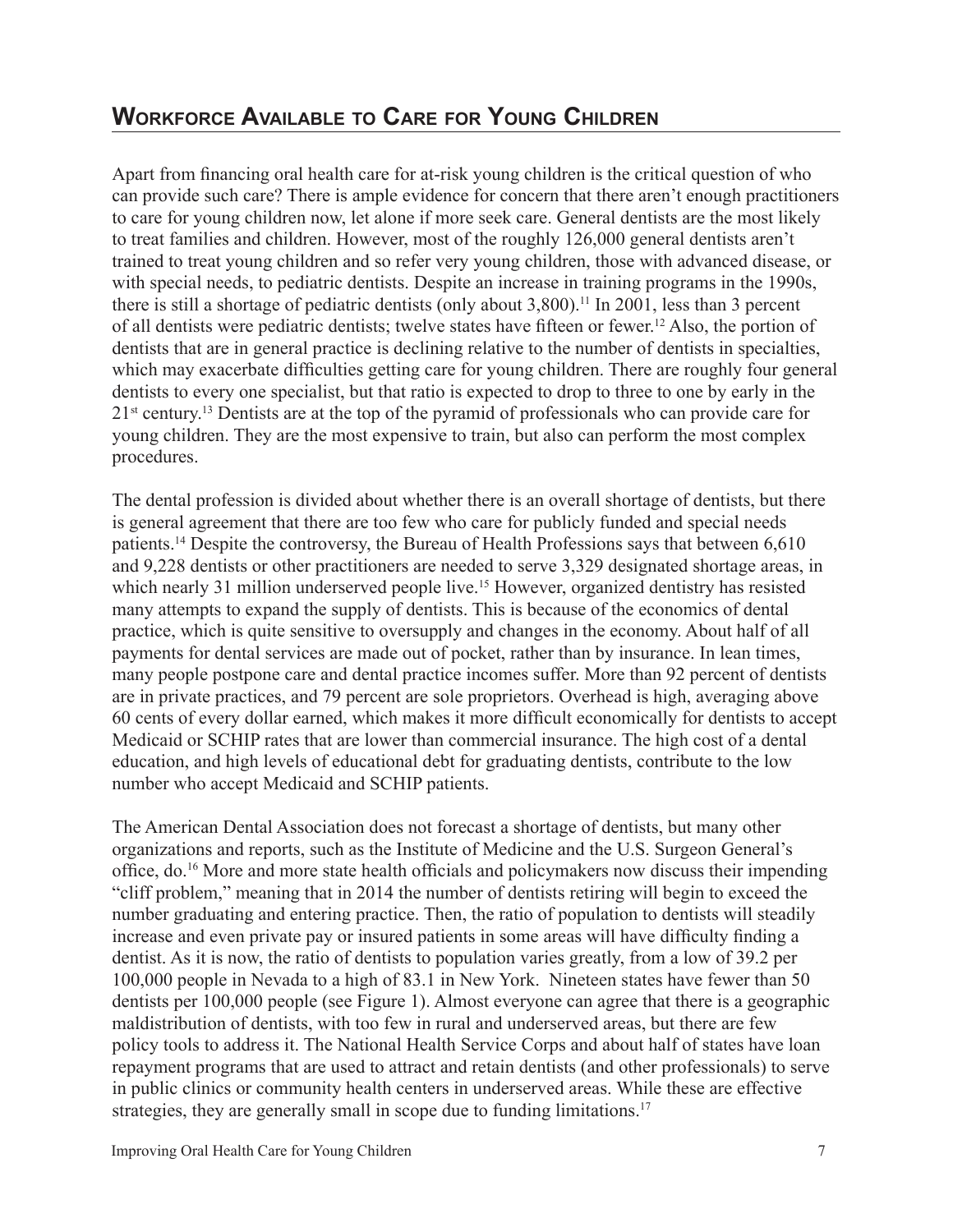

### **Figure 1 Dentists per 100,000 Population (2000):**

Source: American Dental Association, Survey Center. US Census Bureau (2001).

The number and distribution of dental auxiliaries – dental assistants and registered dental hygienists – is also a potential problem. While the number of hygienists has grown significantly in the last 15 years, many work part time, take time off for family responsibilities, or leave the field before retirement. Dentists often have trouble hiring and retaining them. There are roughly 5,000 new hygienists and dental assistants graduating from school each year, compared to about 4,000 newly graduating dentists.18 However, the number of hygienists graduating from school is expected to rise to about 6,000 per year, outstripping the number of dentists entering practice every year.<sup>19</sup> This may ease current shortages and make it easier for families with young children to receive preventive services.

Diversity and cultural competence is a serious challenge for the dental profession as well, one that some schools and foundations are trying to address. Studies have shown that the racial and ethnic background of dentists affects the racial distribution of the patient population. Simply put, dentists of color tend to have more diverse patient populations. Dental hygienists are almost entirely white women, and dentists are mostly white men. While dental school classes are now nearly one-third women, the bulk of dentists in practices are male. The portion of dental students who are African-American, Native Americans, or Hispanic has been declining in the last 15 years. Asian students now comprise nearly 25 percent of first year students, but the remainder of the student body is becoming less diverse.20 The Pipelines Professions and Practice program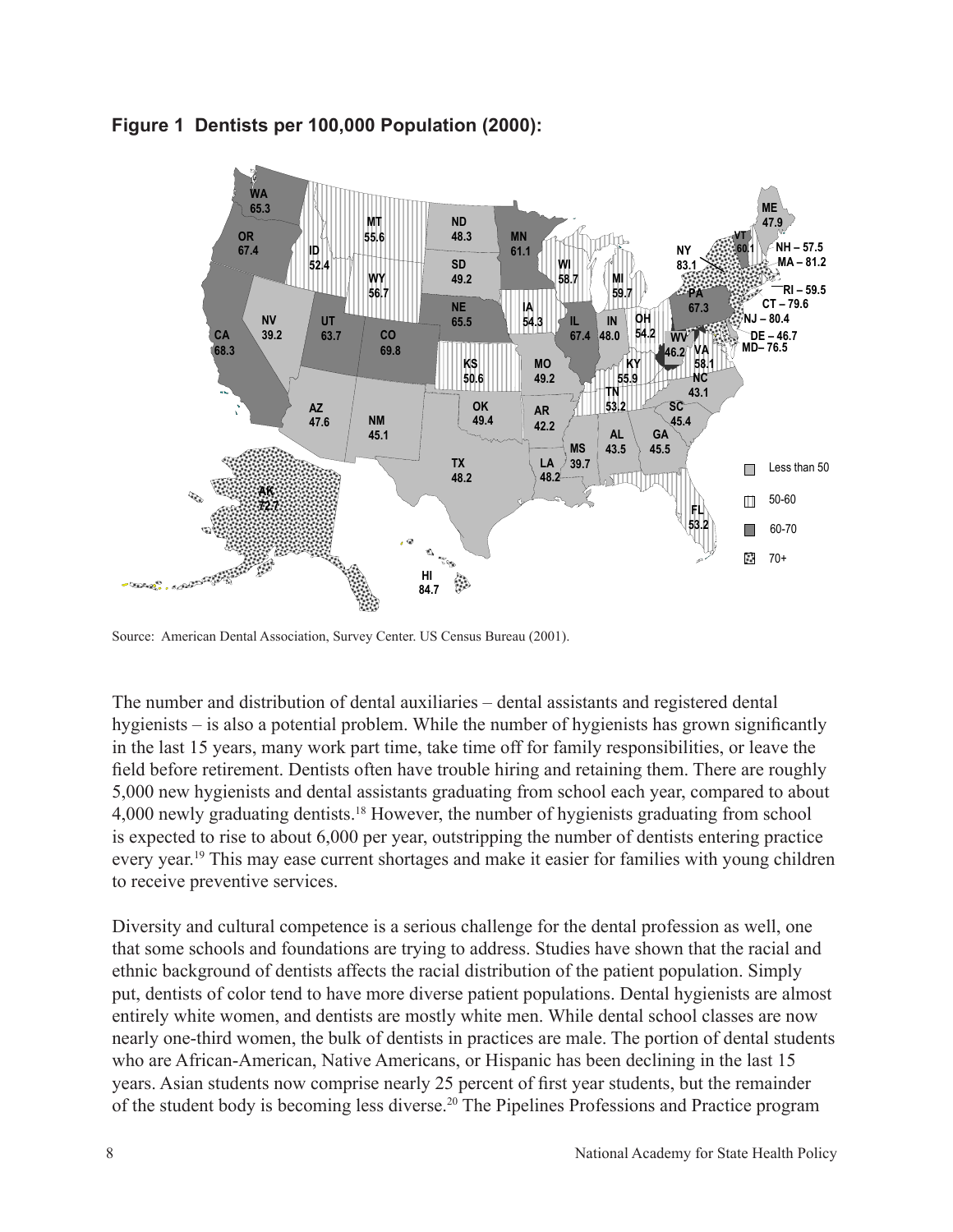funded by the Robert Wood Johnson Foundation and the California Endowment is seeking to diversify the student body in 15 dental schools around the country and provide a model for other schools seeking to address this issue.

Supply of health professionals is not the only concern. The scope of practice and supervision issues for dental auxiliaries become particularly important in the context of expanding access to care for young children. According to Bright Futures, the federal guide to best practices, oral health care for young children needs to include risk assessment, screening, examinations, and anticipatory guidance for parents.<sup>21</sup> All of these things can be done by registered dental hygienists. If restorative treatment is needed, however, it must be provided by a dentist. Hygienists practicing regularly in public health settings such as schools, child care centers, or school-based clinics could make a huge impact in preventing caries, suppressing infection, and identifying and referring to dentists children who need restorative care.

State dental practice acts have been loosening gradually over the years. Now, hygienists can now practice in at least one setting under general supervision – a less restrictive arrangement than indirect or direct – in 45 states, compared to only 30 states in 1993. More importantly, in 20 states (see Figure 2), hygienists can treat a patient without initial consultation with a dentist (called direct access) – usually in a public health setting such as a school, clinic, dental van, nursing home, or Head Start program.22 This is particularly important in expanding care needed for at-risk young children. However, in most states, scope of practice is unnecessarily restrictive and impedes the ability of hygienists to practice to the full extent of their training or in the types of settings that might benefit patients the most. For example, the physical presence of a dentist



**Figure 2. Hygienists Supervision Requirements Vary by State and Procedue**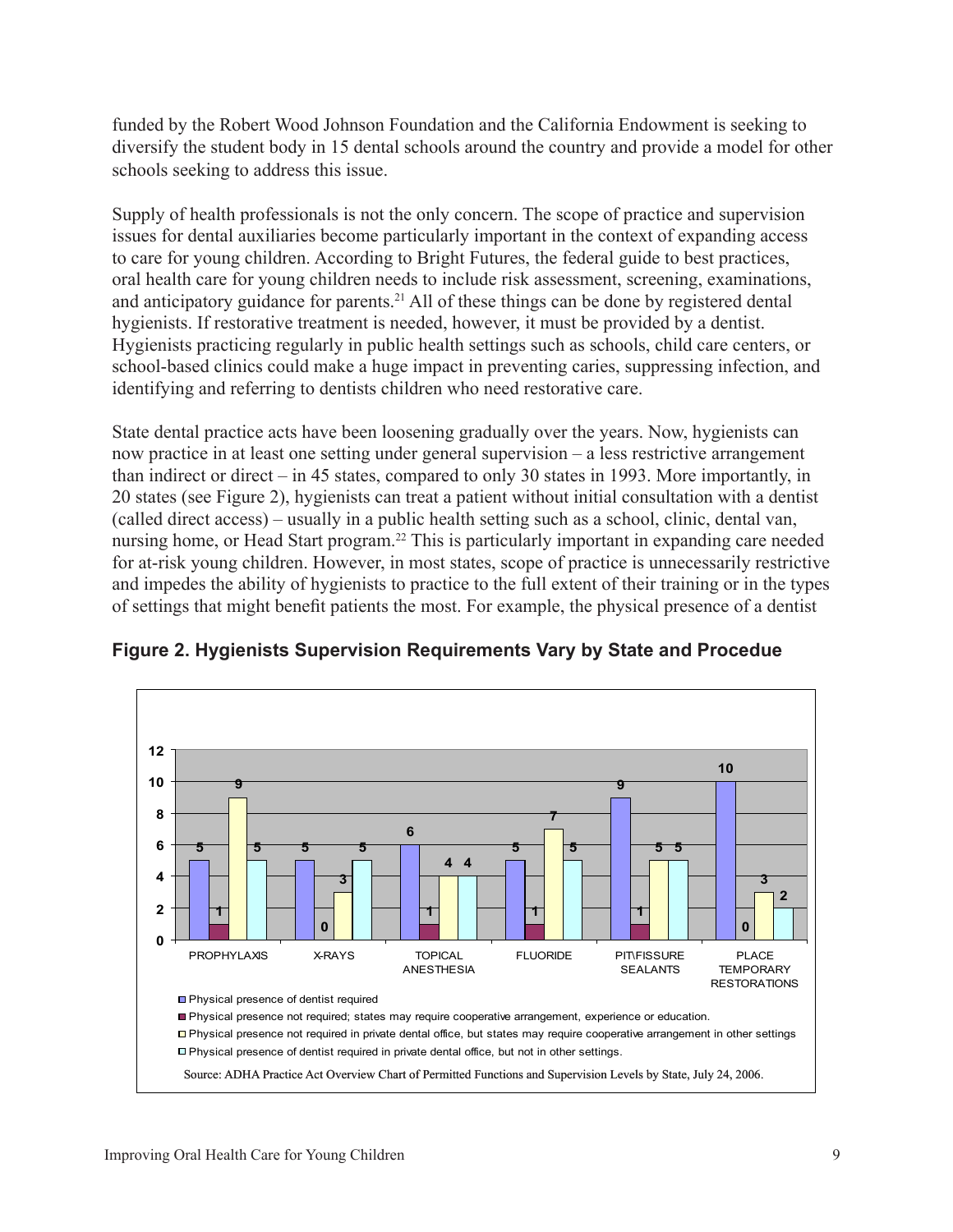on site is still required for hygienists to clean a patient's teeth in a private dental office in 10 states, primarily in the South. On the other end of the spectrum, hygienists can carve and/or finish amalgam restorations (fillings for cavities) in eight states, and in three of those the dentist is not required to be present. In many states, supervision levels are split, with more supervision required in dental offices and less in public health settings. When services are provided by a dentist that could be provided by a hygienist, or only when a dentist is present, the cost of providing care is higher than it needs to be and care is less easily available. Hygienists are a key first line of defense in prevention of dental caries, patient and family education, and screening for problems a dentist must address. Expanding their ability to provide preventive hygiene services in public health settings is a good upstream strategy to save states money in Medicaid and SCHIP programs that is now spent downstream on dental restorative services.

State scope of practice rules have been loosening gradually for dental assistants as well, so that in many states they can perform some services that were once only done by hygienists or dentists. Dental assistants with extra training have a variety of names in state dental practice acts, and in most states, they must complete a training program that leads to certification or registration. Washington state allows specially trained dental assistants to apply fluoride varnishes and sealants in schools under general supervision. Massachusetts, Michigan, New Mexico, and Nebraska also allow trained or certified assistants to apply fluoride varnishes and/or sealants under general supervision. Expansions that involve restorative work are controversial. Six states explicitly bar dental assistants from placing amalgam restorations, and 14 bar them from carving restorations. No states allow dental assistants to perform complete hygiene services. However, expanding the scope of practice and loosening supervision requirements for preventive services could assist in public health efforts targeted at young children in pre-school programs or day care centers.

Expanded Function Dental Assistants (EFDAs) are an example of a dental professional that states could use strategically to expand the workforce for young children. EFDAs (sometimes called registered dental assistants in expanded function) are licensed and in practice in 17 states. They work under the direct supervision of a dentist to prepare or finish up restorations, take x-rays, apply sealants and fluoride varnishes, and polish teeth.<sup>23</sup> They also can perform limited cleanings, called "toothbrush cleanings" with a rubber cup or brush, that are well-suited to young children. EFDAs can greatly expand the productivity of dentists and make serving Medicaid and SCHIP patients more profitable. Unfortunately, in many states, EFDAs are in short supply and dentists aren't accustomed to working with them. Pennsylvania has gone the farthest in integrating EFDAs into dental practices. An innovative program funded by the Robert Wood Johnson Foundation has allowed the state to expand training for and use of EFDAs.

In recent years, states have begun to enlist physicians and nurse practitioners in delivering oral health services to children, sometimes with reimbursement by Medicaid. Using pediatric providers makes perfect sense since they see infants, young children, and their caregivers many times in the first two years of life for well-child care and immunizations, whereas most families don't take young children to the dentist until they are three or older. It is not uncommon for at-risk young children to have advanced tooth decay by age 3. Pediatric providers, particularly those who see low-income, minority and other high-risk families, could make a sizable impact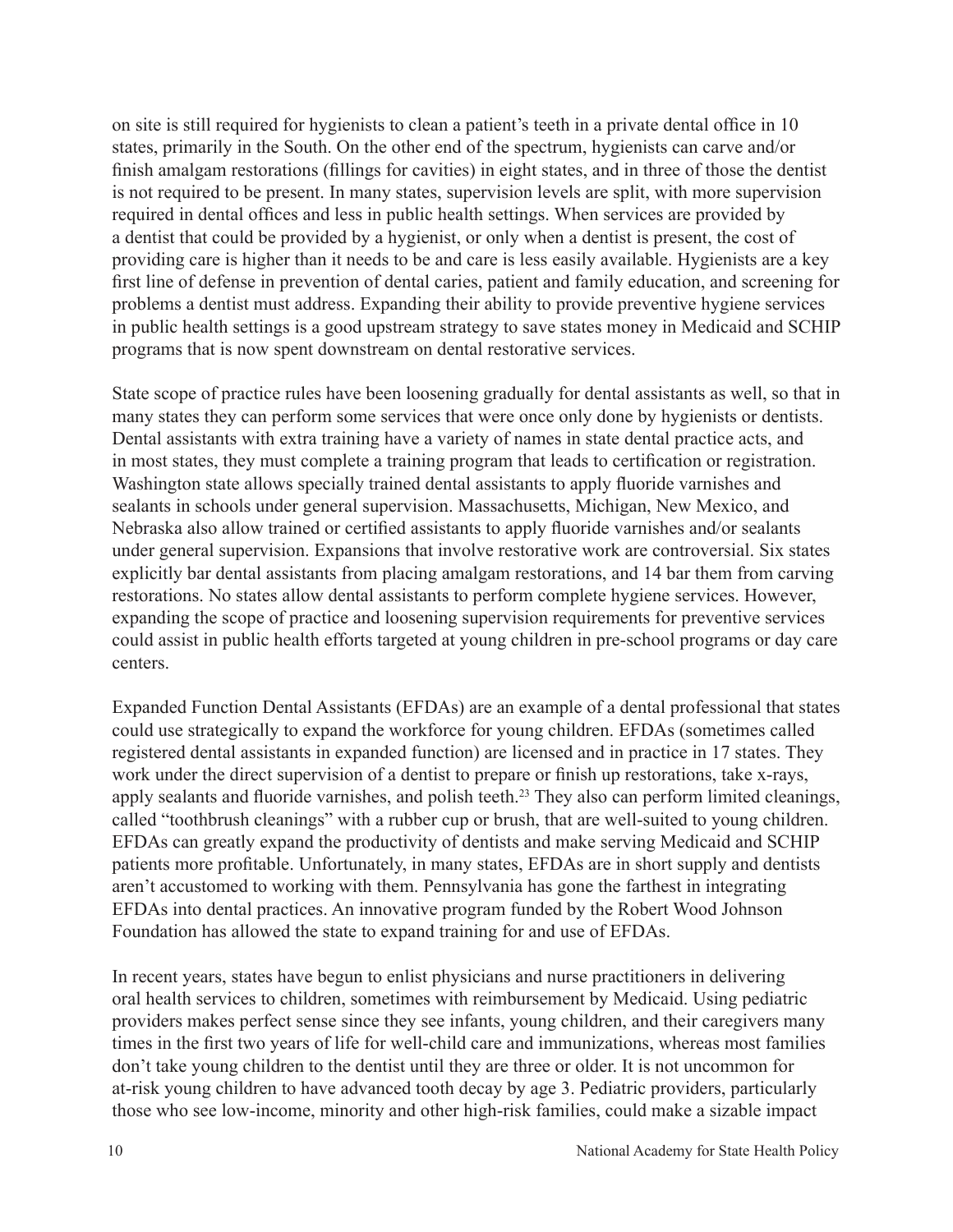in screening, oral health education, prevention and disease suppression, and identifying and referring to dentists those children who need restorative care.

There are a number of issues that need to be addressed when incorporating medical professionals into oral health care delivery. Not all state medical and dental practice acts permit it, additional training is generally necessary, referral mechanisms between medical and dental sites are needed, and reimbursement from Medicaid or other payers must be arranged.

Experts in pediatric dentistry have identified seven strategies for preventing caries in preschool children:

- education,
- diet,
- tooth brushing,
- fluoridated water or supplements,
- topical fluorides,
- antimicrobials (such as xylitol and chlorhexidine), and
- sealants

Medical providers can provide most or all of these services for young children and their families.<sup>24</sup> In the 1990s, North Carolina began training physicians – primarily pediatricians, nurses, and physician assistants – to screen for decay, refer as appropriate to dentists for restorative treatment, educate parents about proper hygiene, and apply fluoride varnishes. Oregon is also using pediatricians to screen young children for dental caries.<sup>25</sup> In 32 states, dental practice acts allow physicians to provide preventive oral health services, and 13 states allow them to provide other services in certain settings (such as extract teeth).<sup>26</sup>

### **Could New Dental Providers Help?**

Currently, there are a number of proposals under development for new types of dental professionals who could add significantly to the workforce able to care for young children (see Table 2). Some are midlevel professionals who would function at a level above a dental hygienist but below that of a dentist. In medicine, physician assistants are midlevels with master's-level training who can perform 86 percent of the tasks in primary care practice. They are significantly cheaper to educate and employ than physicians.27 New providers in dentistry could be added to the dental team, function independently in collaborative practice with a dentist, or practice under general supervision. They could include licensed midlevel providers with a master's degree, or graduates of bachelor's degree or two-year programs that practice after either certification or licensure.

In the 1950s and the 1970s, attempts were made to introduce a new type of midlevel to augment the care that dentists provide, serve as a dental extender the way physician assistants and nurse practitioners do, and improve access to care for underserved groups. The concept of and need for a midlevel is controversial and, thus far, opposition from organized dentistry has stymied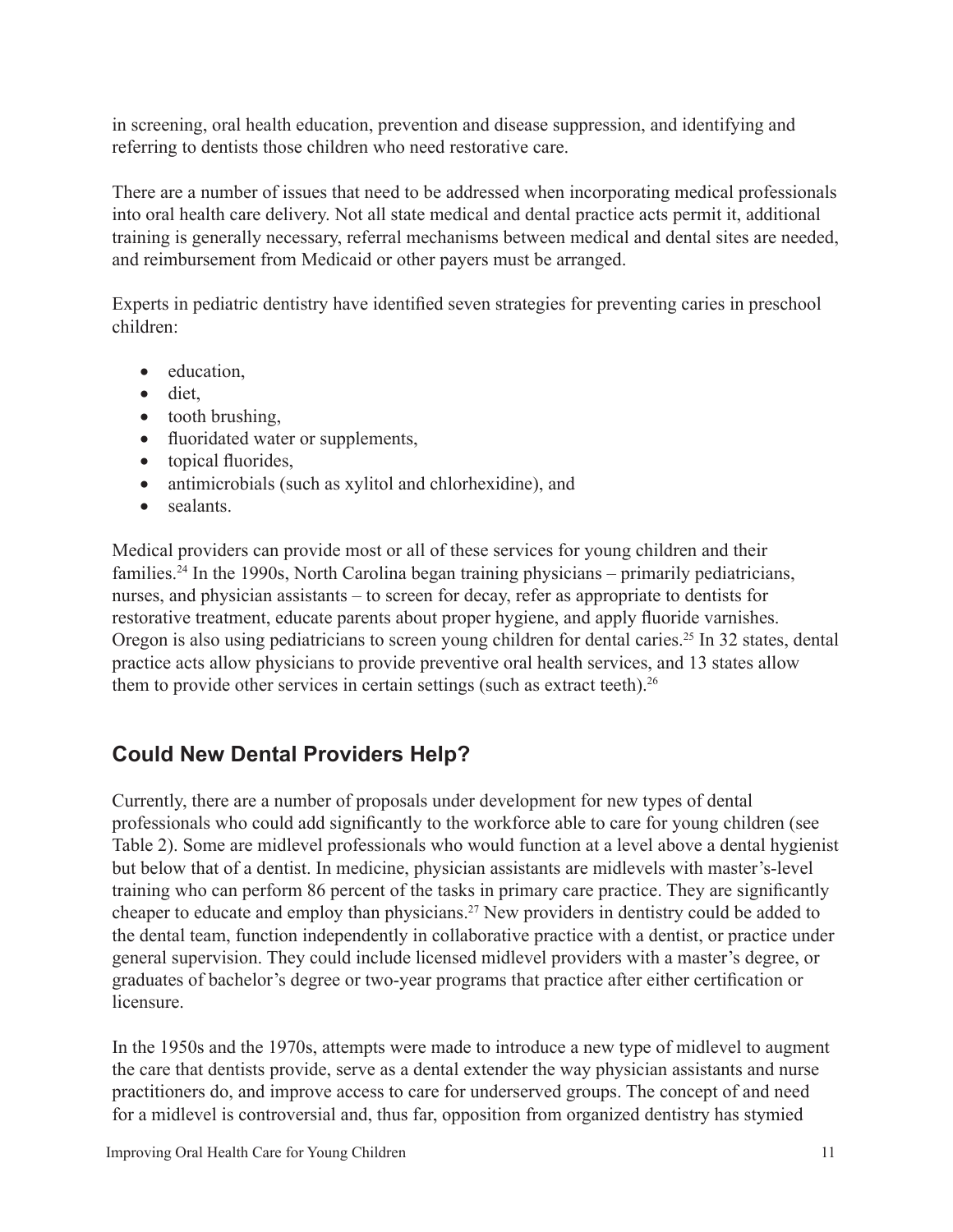development. However, since access problems are acute, and shortages of dentists are occurring in more regions and states, momentum to develop a new type of dental midlevel professional has recurred. Any new practitioners, whether at the master's level or below, would be a long-term solution. It takes years for a state policy community to come to consensus, schools to develop a curriculum, legislatures to amend the state dental practice act to provide for licensing or certification, and payers to decide on reimbursement. The American Dental Association fears that allowing professionals other than dentists to provide restorative care could jeopardize patient safety or provide inferior care. However, all health practitioners operate under scopes of practice that are tightly defined by state practice acts, with stringent training, examination, licensing or certification requirements, and regulatory oversight by state boards. States can and do use their current legal and regulatory authorities to expand the scope of current professionals, establish new ones, and ensure that the safety of the public is safeguarded.

There is only one new type of dental professional currently practicing in the United States: dental therapists (called Dental Health Aide Therapists), who work on Indian reservations in Alaska. Dental therapists can be trained and sent to remote areas to practice because of the 150 sites in Alaska that are equipped for telemedicine and teledentistry. DHATs operate under general supervision of a dentist in a clinic using carts that take and send x-rays to a dentist electronically; the dentist and DHAT confer on treatment plans by phone. This is a promising model for all rural and frontier areas in the United States that have difficulty attracting, supporting, and retaining a dental practice.

The Indian Health Service (IHS) moved to train dental therapists after years of difficulty attracting dentists to live and serve in remote areas of Alaska, and mixed success using volunteer dentists from other states. Dental Health Aid Therapists are equivalent to the dental therapist model developed in New Zealand in 1921 and now in use in 40 countries, including Great Britain and Canada. They come from and return to the communities they serve, which ensures cultural and linguistic competence. There are no current plans to extend their use in the IHS in the lower 48 states or in areas other than tribal lands. Beginning in January, 2007, the University of Washington School of Medicine's MEDEX Northwest, a program that trains physician assistants for five western states, will begin training dental therapists in Anchorage using Washington dental school faculty and Alaska dentists for clinical rotations.

Dental therapists must complete a two-year curriculum at a dental school, but a bachelors or associates degree is not required first. In this respect, they are roughly equivalent to dental hygienists, except that they focus on both restorative and preventive care. Dental therapists receive 2,400 hours of curriculum training, of which about one-third is spent treating children. Their clinical scope of practice is much narrower than dentists, but includes both preventive and restorative services (see Table 2). Dental therapists are a potential solution to providing essential oral health services to young children in other underserved areas, since they can perform many of the functions of dental hygienists and dentists, but are cheaper and quicker to train.<sup>28</sup> A number of oral health experts have called for the development of a Pediatric Oral Health Therapist, modeled on the New Zealand dental therapist, $2<sup>9</sup>$  to practice in underserved areas.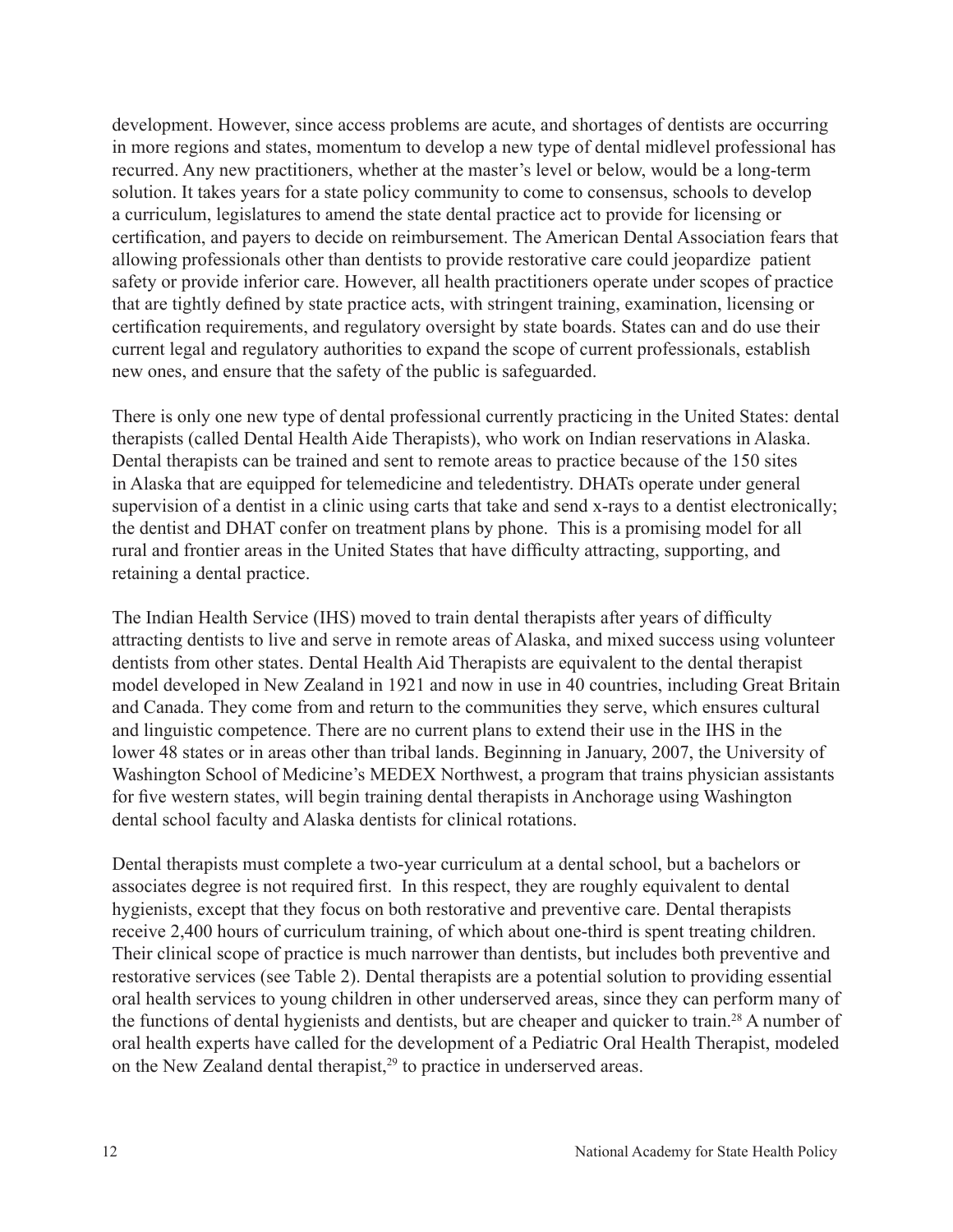| Level of Care            | Procedures                                                                                         | Expanded<br><b>Assistants</b><br>Function<br><b>Dental</b> | Therapists <sup>30</sup><br>Dental | Registered<br>Hygienist<br><b>Dental</b> | Dentist                              | Physician Assistant<br>Practitioner or<br>Nurse | Physician   |
|--------------------------|----------------------------------------------------------------------------------------------------|------------------------------------------------------------|------------------------------------|------------------------------------------|--------------------------------------|-------------------------------------------------|-------------|
| <b>Risk Assessment</b>   | Parent intervew, visual screening                                                                  |                                                            | ×                                  | ×                                        | ×                                    | ×                                               | ×           |
| Anticipatory<br>Guidance | counseling geared to level of risk<br>Patient and parent education and                             |                                                            | ×                                  | ×                                        | ×                                    | ×                                               | ×           |
| Prevention<br>Primary    | Topical fluorides<br>Dietary counseling<br>Oral hygiene instruction<br>Dental sealants             |                                                            | ×                                  | ×<br>$\times$<br>×                       | ×<br>×<br>×<br>×                     | ×<br>$\times \times$                            | ×<br>×<br>× |
| Prophylaxis              | Mechanical cleaning of teeth                                                                       | $\mathbf{X}$ 31                                            | ×                                  | ×                                        | ×                                    |                                                 |             |
| Suppression<br>Disease   | antimicrobials, plaque<br>management<br>Fluoride regimens,                                         |                                                            | $\times$                           | ×                                        | ×                                    | $X^{32}$                                        | $\times$    |
| Cavity treatment         | Stainless steel crowns<br>Atraumatic Restorative<br>Extractions<br>Restorations<br>Technique (ART) | $X^{33}$                                                   | ×<br>×<br>×<br>×                   |                                          | ×<br>×<br>×<br>$\boldsymbol{\times}$ |                                                 |             |

# Table 2 Provider Capacity for Working with Young Children **Table 2 Provider Capacity for Working with Young Children**

**Source:** Compiled হ the National Academy for State Health Policy **Note:** Permitted functions and supervision level vary by state dental and medical practice

acts.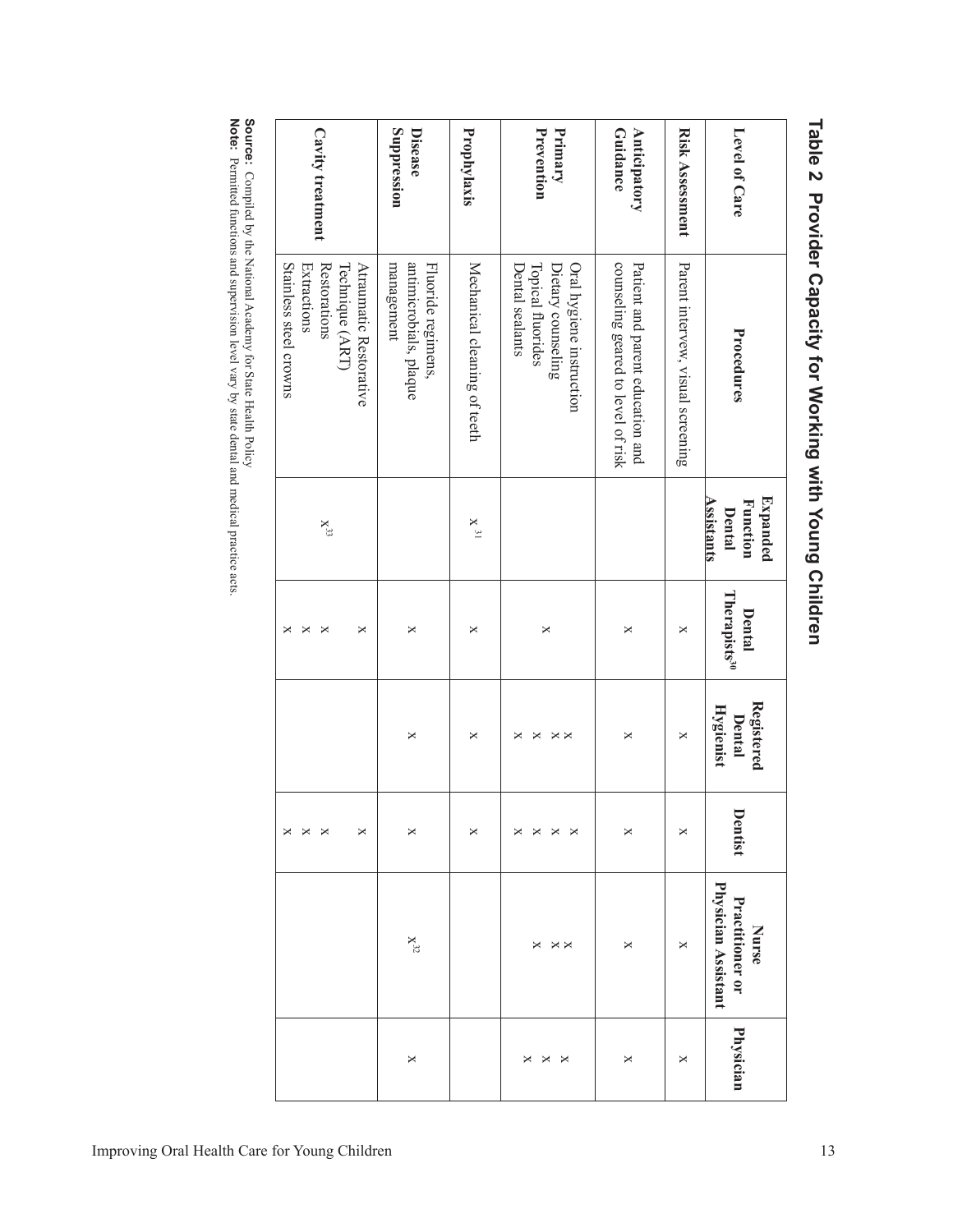The American Dental Hygienists Association has been working for several years to develop a midlevel professional with a much broader range of duties than a dental therapist called the Advanced Dental Hygiene Practitioner (ADHP). This would be a masters-level professional who could function independently, in a community or public setting, and could manage cases, provide health education and full preventive services, and could also perform simple extractions and restorations (see Table 3). The ADHP would also be able to perform in a number of non-clinical capacities, establish collaborative relationships with other providers, work on policy and advocacy issues, and conduct research. The ADHA envisions this new professional working in a variety of settings in a collaborative relationship with a dentist, physician, or clinic manager. Since their scope of restorative services would be limited, they would establish referral relationships for patients who need more complex clinical services than they could deliver. The ADHA is currently developing a curriculum to train ADHPs.

Partly in an effort to assist in improving access, the American Dental Association convened a task force to examine workforce needs and models, and developed a carefully considered plan for a ladder of increasingly skilled professionals that includes a Community Dental Health Coordinator (CDHC). This new professional would have duties that are very similar to the Primary Dental Health Aide, a professional with less training than a dental therapist that currently is in use in Alaska for the Indian Health Service. CDHCs would provide both direct patient care (under direct or indirect supervision), preventive services (under general supervision), and public health services, although no restorative care. CDHCs would be able to provide some dental hygiene services, apply fluoride varnishes and sealants, but would also be trained to work on community water fluoridation and with an array of organizations and programs serving women and children.

Training would be 12-18 months, followed by a certification process. CDHCs could be very helpful in settings serving young children, such as pre-schools, Head Start programs, and day care centers. The primary advantage to the plan for a CDHC is that the proposed public health competencies could expand the pool of people who can mount oral health promotion campaigns, which are badly needed. However, the restrictions on restorative care and a slimmer package of preventive services makes this model somewhat less attractive than traditional dental hygienists or dental therapists to care for young children. They would be less helpful in rural, frontier or chronically underserved areas than a dental therapist or advanced dental hygiene practitioner because of the limited scope of clinical services. Since their range of clinical services is narrow, it isn't clear how CDHCs would be reimbursed except as salaried or grant-funded positions.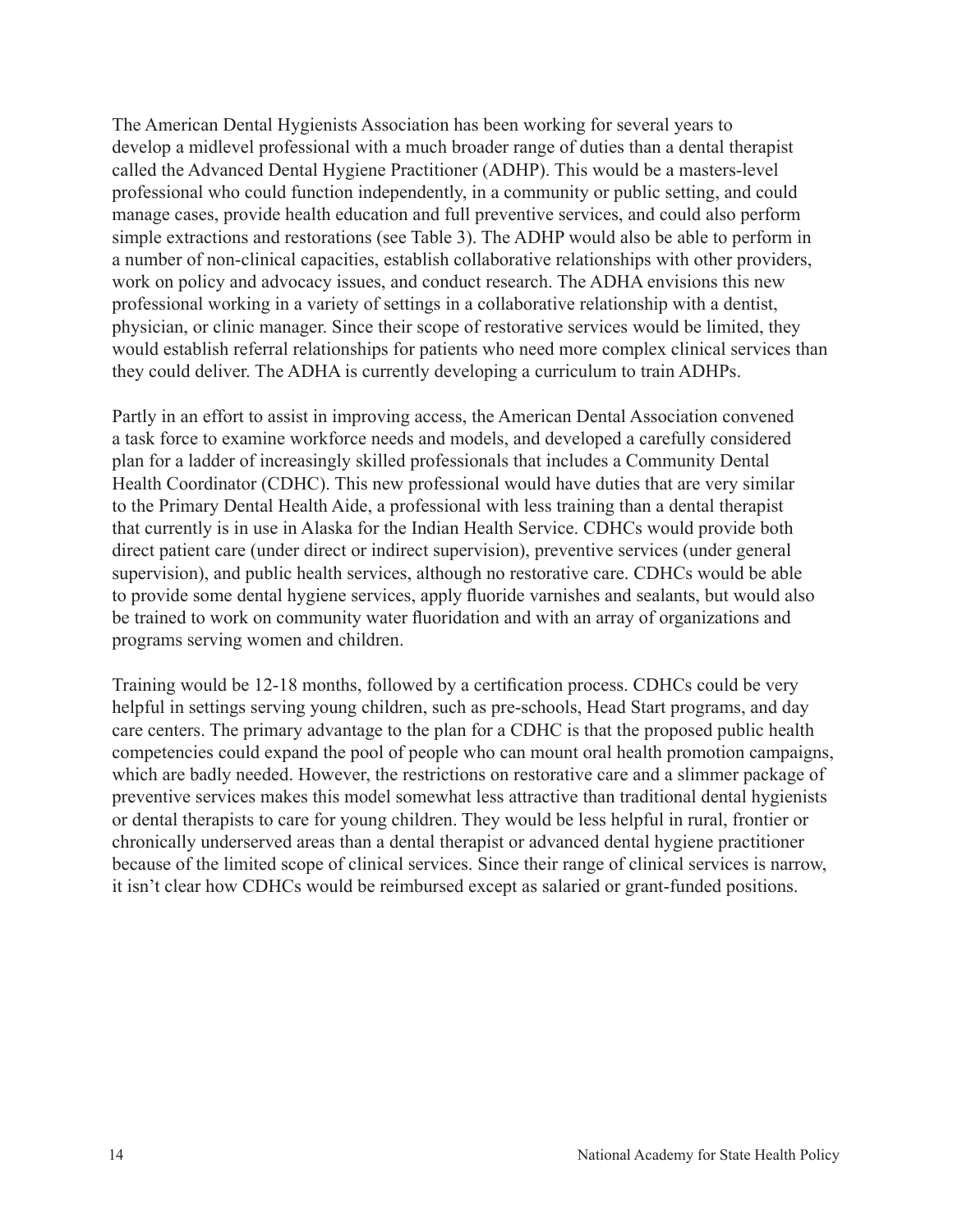|                                    | Coordinator <sup>34</sup><br>Community Dental Health                                                | Advanced Dental Hygiene<br>Practitioner                                                                         | Dental Therapists                                                                                                                                                                    |
|------------------------------------|-----------------------------------------------------------------------------------------------------|-----------------------------------------------------------------------------------------------------------------|--------------------------------------------------------------------------------------------------------------------------------------------------------------------------------------|
| Developed by                       | American Dental Association                                                                         | Association<br>American Dental Hygienists'                                                                      | in use in 40 countries. The Indian Health Service,<br>Health Aide Therapists.<br>Alaska Tribal Health Consortium, employs Dental<br>Dental therapist model developed in New Zealand, |
| development<br>Stage of            | Planning stage.                                                                                     | developed<br>Planning stage; curriculum being                                                                   | 8 trained and practicing in IHS Alaska sites                                                                                                                                         |
| training<br>Education/             | 12-18 months.                                                                                       | 2-year Masters program                                                                                          | training<br>2-year program at dental school in New Zealand;<br>begins in Alaska in 2007.                                                                                             |
| licensure<br><b>Certification/</b> | Certification.                                                                                      | Licensure.                                                                                                      | Certified by IHS board                                                                                                                                                               |
| Proposed settings                  | health roles; private offices<br>Community-based and public                                         | Hospitals, nursing homes, clinics, public<br>health settings, or private offices                                | IHS clinics                                                                                                                                                                          |
| supervision<br>Proposed            | direct or indirect supervision.<br>supervision; patient care under<br>Dual; education under general | physician or clinic manager.<br>in collaborative practice with dentist,<br>Unsupervised or general supervision; | electronically.<br>orders; dentists review x-rays and treatment plans<br>General supervision; operates under standing                                                                |
| capacity<br>Preventive             | Sealants<br><b>Fluorides</b><br>Prevention education.                                               | Comprehensive prevention services.                                                                              | <b>Sealants.</b><br>Fluoride<br>treatments.                                                                                                                                          |
| capacity<br>Treatment              | Gingival scaling.<br>Coronal polishing.                                                             | patients; prophylaxis.<br>Manage care for referred periodontal                                                  | x-rays.<br>Prophylaxis.<br>Gingival<br>scaling.                                                                                                                                      |
| capacity<br><b>Restorative</b>     | None.                                                                                               | Simple extractions<br>Restorations                                                                              | Stainless steel crowns.<br>Restorations.<br>Extractions.                                                                                                                             |
|                                    |                                                                                                     |                                                                                                                 |                                                                                                                                                                                      |

# Table 3 Proposed and Current Dental Providers **Table 3 Proposed and Current Dental Providers**

Source: American Dental Association Workforce Task Force Report, May, 2006; American Dental Hygienists Association Draft Curriculum, January, 2006; Alaska Department of Health and Social Services, Division of Public Health, January, 2005.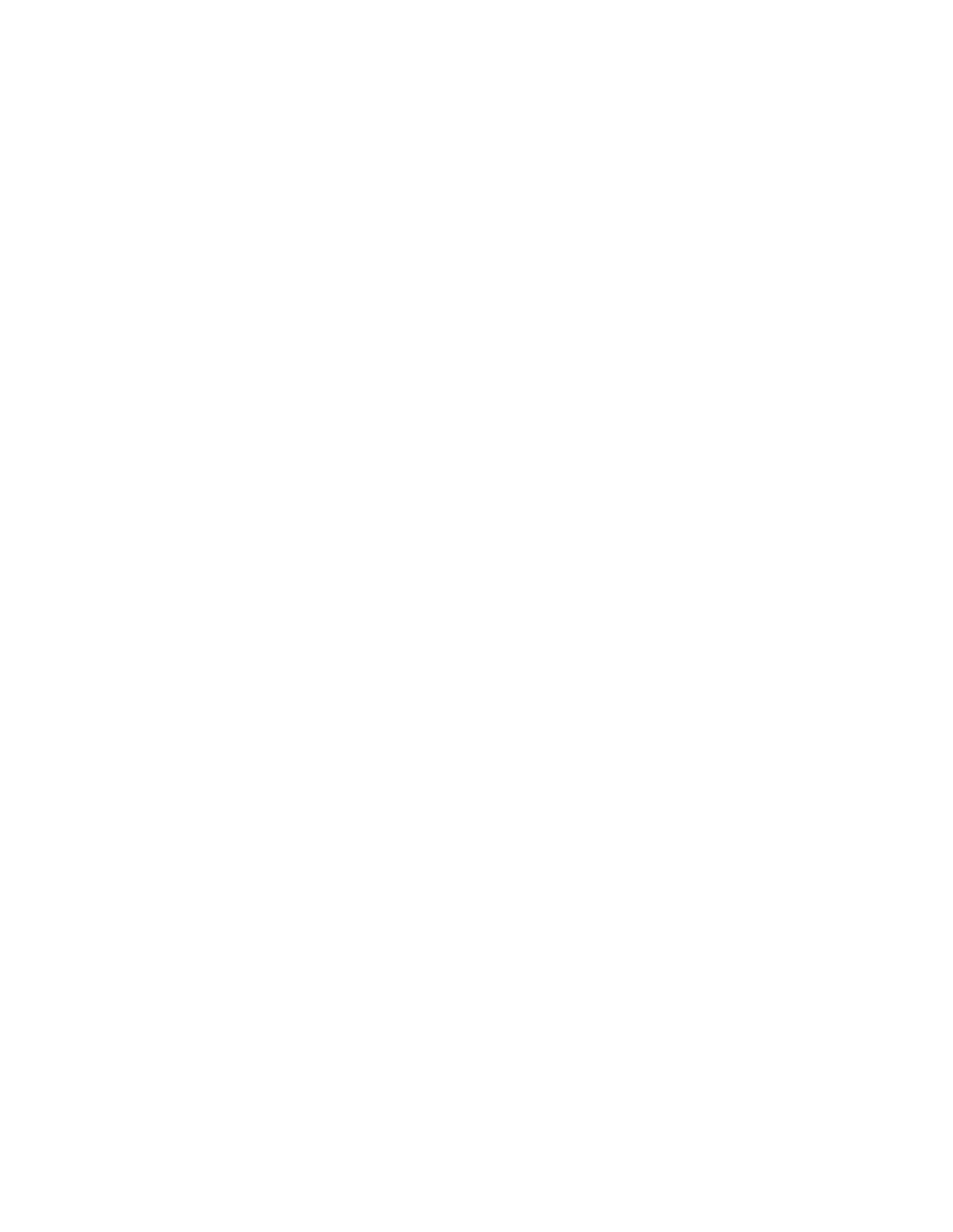### **Public Health Measures**

Perhaps the most troubling aspect of the problem with access to dental care is that most cases of dental caries could be prevented using simple, affordable preventive measures. Without prevention, dental caries can develop into painful conditions that are expensive to treat and that have profound effects on a child's everyday life. Public health measures aimed at oral health are very effective but underfunded.

Community-based public health strategies such as water fluoridation, dental sealants, and school-based prevention and promotion programs are cost effective ways to reduce the demand for dental care and prevent dental disease among high-risk groups. A promising new strategy being developed is using antimicrobial products, such as xylitol gum and chlorhexidine rinse, in conjunction with school oral health screenings. Xylitol is a natural sugar substitute with properties that greatly reduce caries-causing bacteria. Researchers and public health officials are considering ways to incorporate xylitol gum, candy, or other products into the diet of high risk children to reduce the rate of dental caries. It is also being studied in pregnant women and new mothers to eliminate bacteria they now pass to their newborns. One advantage to this strategy is that xylitol products can be administered by parents, caregivers, or volunteers with no health training, in many settings and without the cost or stress of seeking dental care.<sup>35</sup> More public health initiatives could decrease the prevalence of dental caries among school-aged children, reduce costs, and conserve scarce public dollars for conditions that aren't preventable.

### **Fluoridation**

Although the benefits of water fluoridation are well known and extensively documented, close to 35 percent of the population does not have adequate levels of fluoride in their drinking water.<sup>36</sup> As Table 4 shows, this includes fairly large and populous communities in many areas of the country.37 Fluoridation is easy to administer and very cost effective. Estimated savings range from \$7 to \$42 for every dollar spent on water fluoridation.<sup>38</sup> The average cost is less than a dollar per person in communities with more than 50,000 residents. It is more costly to serve smaller, more rural communities.<sup>39</sup> Within the last decade alone, Americans have saved more than \$25.7 billion on dental services due to water fluoridation. According to the Centers for Disease Control and Prevention, water fluoridation can reduce the amount of decay in children's teeth by up to 60 percent. Even with the availability of fluoride in over-the-counter products, fluoridated water reduces tooth decay among children by 18 to 40 percent and among adults by 35 percent.<sup>40</sup> A recent CDC report suggested that over \$1.5 billion dollars could be saved annually, and the oral health of high-risk communities significantly improved, if the remaining public water supplies were fluoridated.41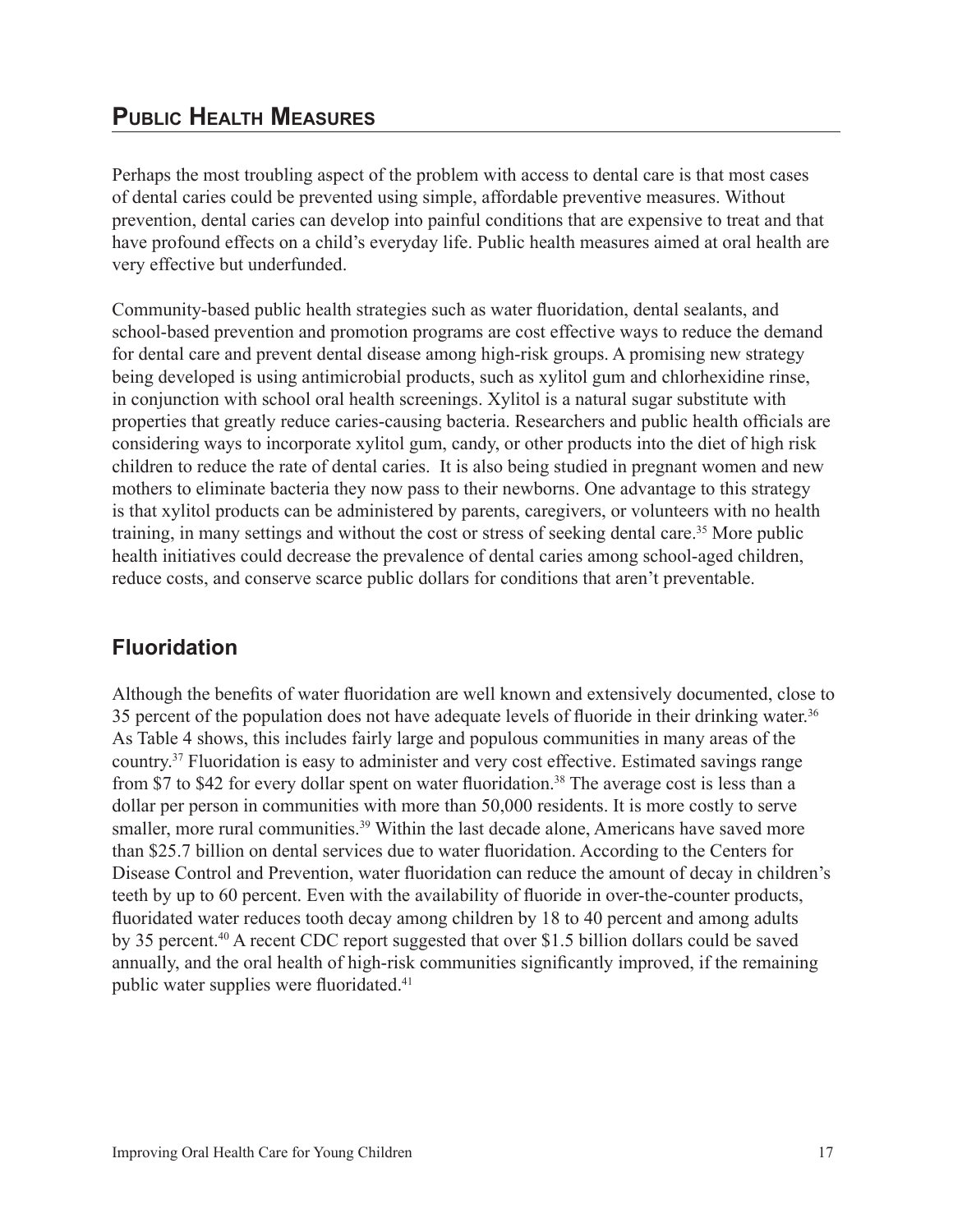| <b>Long Island, New York</b>                                                                           | 1,239, 564 |
|--------------------------------------------------------------------------------------------------------|------------|
| San Jose, California                                                                                   | 979,000    |
| South East Pennsylvania<br>(Philadelphia suburbs)                                                      | 820,000    |
| Bergen and Hudson Counties, New Jersey                                                                 | 764,820    |
| Tucson, Arizona                                                                                        | 675,000    |
| Fresno, California                                                                                     | 485,000    |
| Eastern Municipal California<br>(Moreno Valley, Perris, Hemet, Murrieta,<br>Temecula, and San Jacinto) | 458,000    |
| Baton Rouge, Louisiana                                                                                 | 385,272    |
| Colorado Springs, Colorado                                                                             | 360,890    |
| Newark, New Jersey                                                                                     | 275,221    |
| Passaic Valley, New Jersey<br>(Clifton, Passaic, and Paterson)                                         | 275,000    |
| Reno, Nevada                                                                                           | 270,000    |
| Riverside, California                                                                                  | 259,738    |
| Jersey City, New Jersey                                                                                | 238,000    |
| Rockland County, New York                                                                              | 225,000    |

**Table 4 The 15 Most Populous Non-Fluoridated Communities**

Source: Centers for Disease Prevention and Control

The push to fluoridate water systems is hampered by several variables, including lack of federal and state legislative mandates and funding, which leaves many local governments without the necessary funds to pay for a fluoridation system. Lack of mandates also means that each community must navigate its own decision-making and public comment process. Despite decades of research proving its safety, water fluoridation is still controversial and subject to persistent misinformation campaigns that make unsubstantiated claims that it causes a host of illnesses and conditions.

Even though the use of water fluoridation has grown in the past decade, there are still 4 states in which less than 25 percent of the population has access to fluoridated water<sup>42</sup> (see Figure 3). In terms of public health initiatives, fluoridating drinking water has the most far-reaching effects and has the highest return on investment, benefiting all members of a community regardless of socioeconomic status.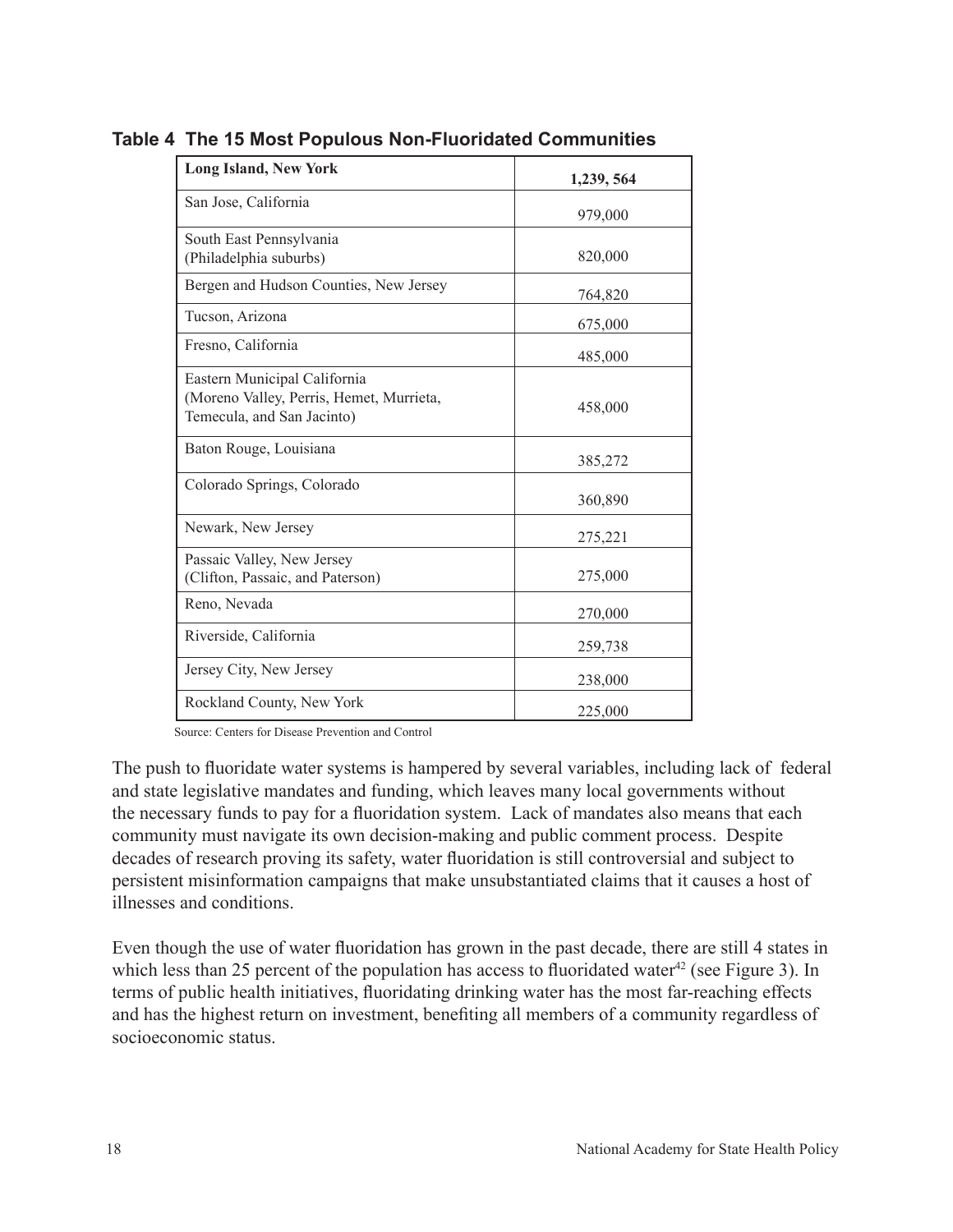

### **Dental Sealant Programs**

Dental sealants offer yet another cost-effective option for preventing or decreasing dental caries in children and adolescents. Sealants are clear plastic coatings that help prevent the cavities that form in the pits and fissures of molars, where nearly 90 percent of all caries in children occur. Sealants work by preventing food from becoming lodged in areas too small for toothbrushes to reach. The benefits of sealants are profound – children receiving only one application of a dental sealant had 60 percent fewer decayed pit and fissure areas for up to five years.<sup>43</sup>

Dental sealants are ideal for high-risk populations, especially those with conditions that increase dental caries, children who already suffer from caries, or those with incipient caries in molars. Although not as far-reaching or as easily administered as water fluoridation, dental sealants can be applied in a number of settings using portable dental equipment. This makes them easy to use in school and community-based settings. Most sealant programs target specific at-risk populations, including children receiving free or reduced cost lunch programs, those on Medicaid, and racial and ethnic minorities, who are less likely to have regular access to oral health care. Children who are racial and ethnic minorities are three times more likely to have untreated decay and only one-third as likely to receive sealants.<sup>44</sup> By administering dental sealants at school and in the community, public health officials can focus attention on underserved populations that could significantly benefit from the preventive power of sealants.

Although dental sealants are covered under EPSDT, the difficulty for Medicaid patients in being seen by a dentist means that far from all who need sealants receive them. This makes community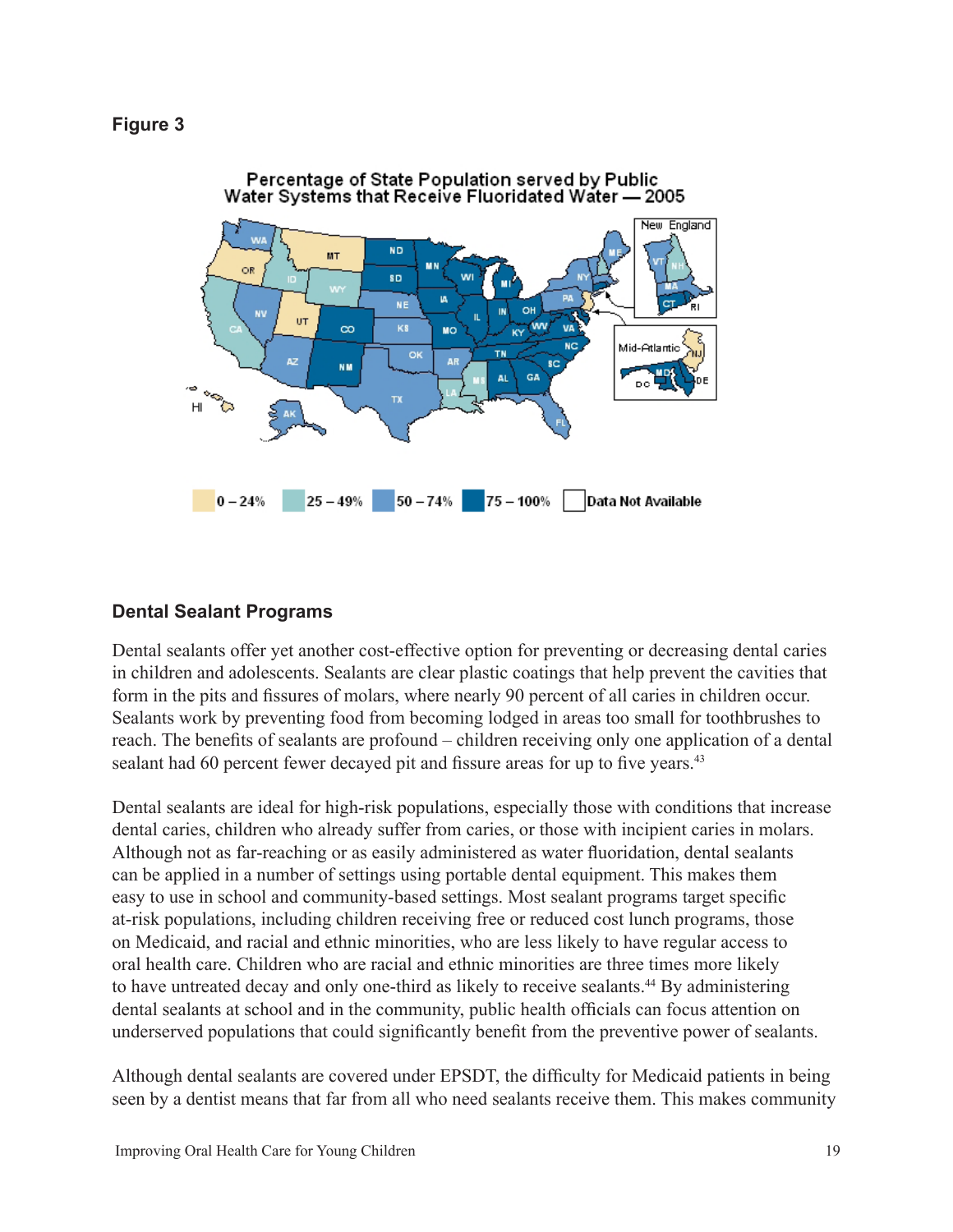and school-based programs more important as a source of dental care and prevention. Realizing this, more than 34 states now have sealant programs in place to address vulnerable populations.<sup>45</sup> including many in schools. Ohio developed a sealant program in 1984 and has seen promising results; over 30 percent of 8 year olds in Ohio had sealants in 2000 – up from only 11 percent in 1988. Likewise, nearly 60 percent of Medicaid children with school-based sealant programs had sealants compared to 22 percent of children in schools without sealant programs. Similarly, Wisconsin established a community and school-based sealant program in 2000 that created 40 programs to administer sealants. During the first year of the program alone, more than 4,500 children received dental sealants. Increasing the number of high-risk and underserved children who participate in community and school-based sealant programs could have a considerable impact on oral health outcomes and lower health costs.

### **Health Education and Promotion**

One of the most important facets of any public health initiative is health education and promotion. Many low income people and immigrants do not understand the importance of seeking care or preventive services. It is also doubtful that most people, let alone low income people, are aware that dental caries is a transmissable disease caused by bacteria, and that simple behavior changes can limit the risk of decay. When asked which of these methods was most effective at preventing dental caries, (using fluorides, limiting sugary snacks, chewing sugarless gum, brushing and flossing, or visiting the dentists every six months) only seven percent of respondents in a National Health Interview Survey (NHIS) selected the right answer (using fluorides).<sup>46</sup> This would seem to suggest that a majority do not understand the importance of using fluorides. This is where community coalitions can have an impact in informing and educating citizens. Citizen coalitions played significant roles in getting fluoridated water systems implemented in San Antonio, Las Vegas, Sacramento, Salt Lake City, and Los Angeles.<sup>47</sup>

In the same NHIS survey, only 32 percent of respondents had ever even heard of dental sealants, let alone understood their role in prevention.<sup>48</sup> Public health efforts need to focus on bringing these issues to light. Outreach efforts could target Women, Infant and Children (WIC) centers to better reach the underserved. Teaching parents that fluoride treatments and dental sealants can have a significant impact on long-term oral health outcomes is essential in building a foundation for improving oral health. These statistics would indicate the need for further educational efforts by both public health professionals and oral health providers. Education and awareness are costeffective and beneficial tools to improve oral health in our communities.

□ □ □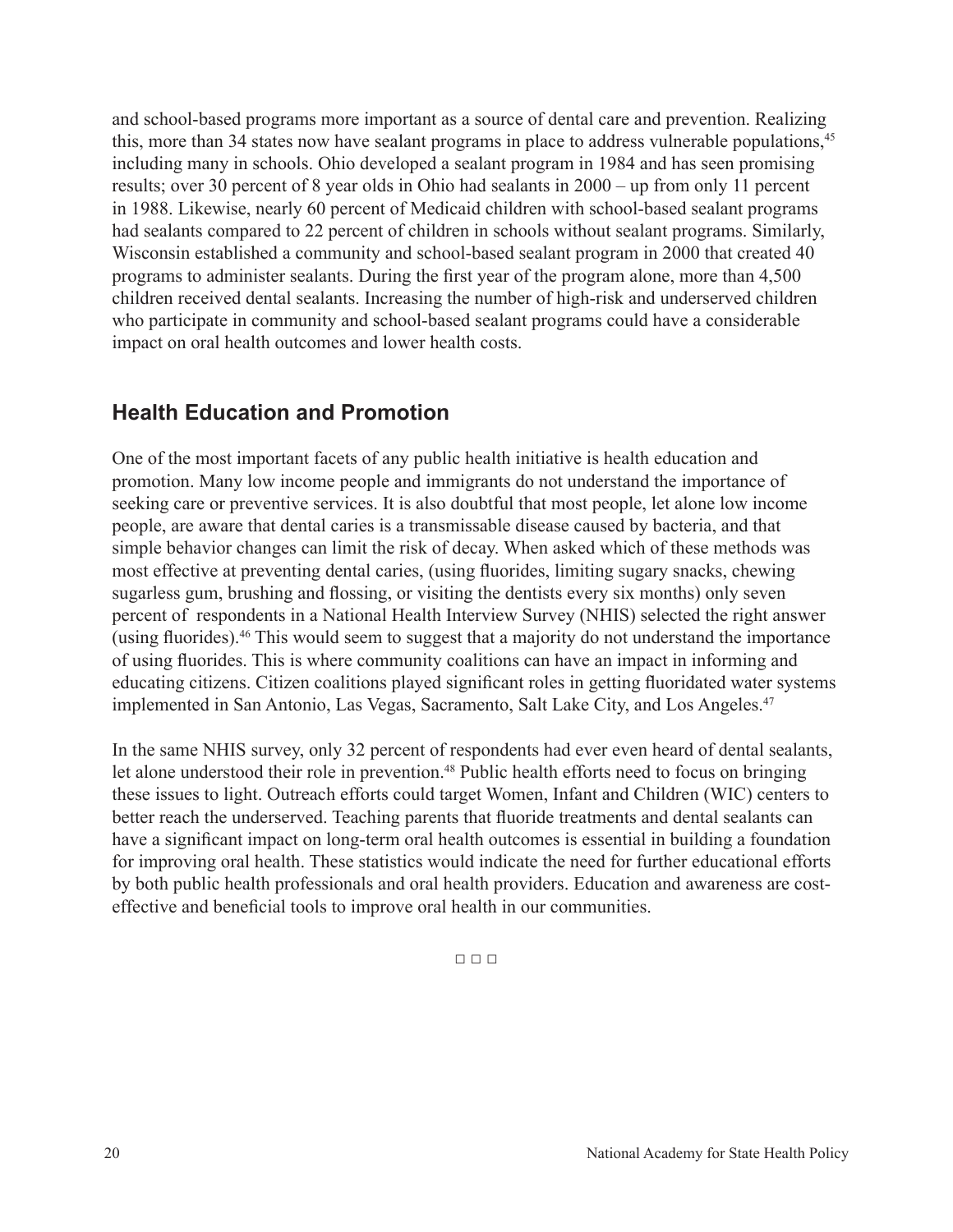### **Promising Models for Caring for Young Children**

Access to oral health care for Medicaid populations has long been an area of concern for public health officials and oral health providers alike. Although basic oral health care is covered by Medicaid, many variables continue to limit access for underserved populations, especially children. As this problem continues to evolve, so too will the need for innovative strategies and models that improve access to care and create awareness for low-income children with significant oral health needs. A detailed analysis of several successful models can serve as a reference for policy makers as the problem of oral health disparities becomes increasingly more prevalent.

### **Washington's ABCD Program**

Instituted in 1995, Washington state's Access to Baby and Child Dentistry (ABCD) program sought to improve access to dental care for low-income children from birth to 5 years of age. In order to achieve this goal, the ABCD program focused on four areas:

- community outreach,
- • training and certification for oral health providers,
- improved dental benefits, and
- a more attractive reimbursement structure.

Stakeholders soon realized the need for a collaborative approach; this ultimately led to partnerships between local dental societies, state and local health departments, public health officials, and academic institutions.<sup>49</sup>

The community outreach portion of the program sought to create more awareness about the oral health needs of children. Targeting health fairs, centers for the Women, Infant and Children program, local welfare offices, churches, and Head Start programs, the ABCD program stressed the importance of preventive dental care and making and keeping scheduled appointments. By exposing children to dental care at younger ages, the program also helped reduce some of the fear often associated with dental care.

Dentists who participated in the program received specialized training and certification in pediatric dentistry at the University of Washington. This certification allowed them to receive enhanced Medicaid reimbursements for dental services provided to children. The training also served as a refresher course for many dentists who did not regularly work with younger children.

The enhanced benefits sought to build on the routine care already provided under the EPSDT program for Medicaid children. By covering up to three fluoride varnish treatments, restorative treatments, and glass ionomer fillings<sup>50</sup> (which contain fluoride to protect teeth and often do not require drilling, making them ideal for young children), enrollees in the ABCD program can receive more comprehensive preventive care. Another benefit is the opportunity to participate in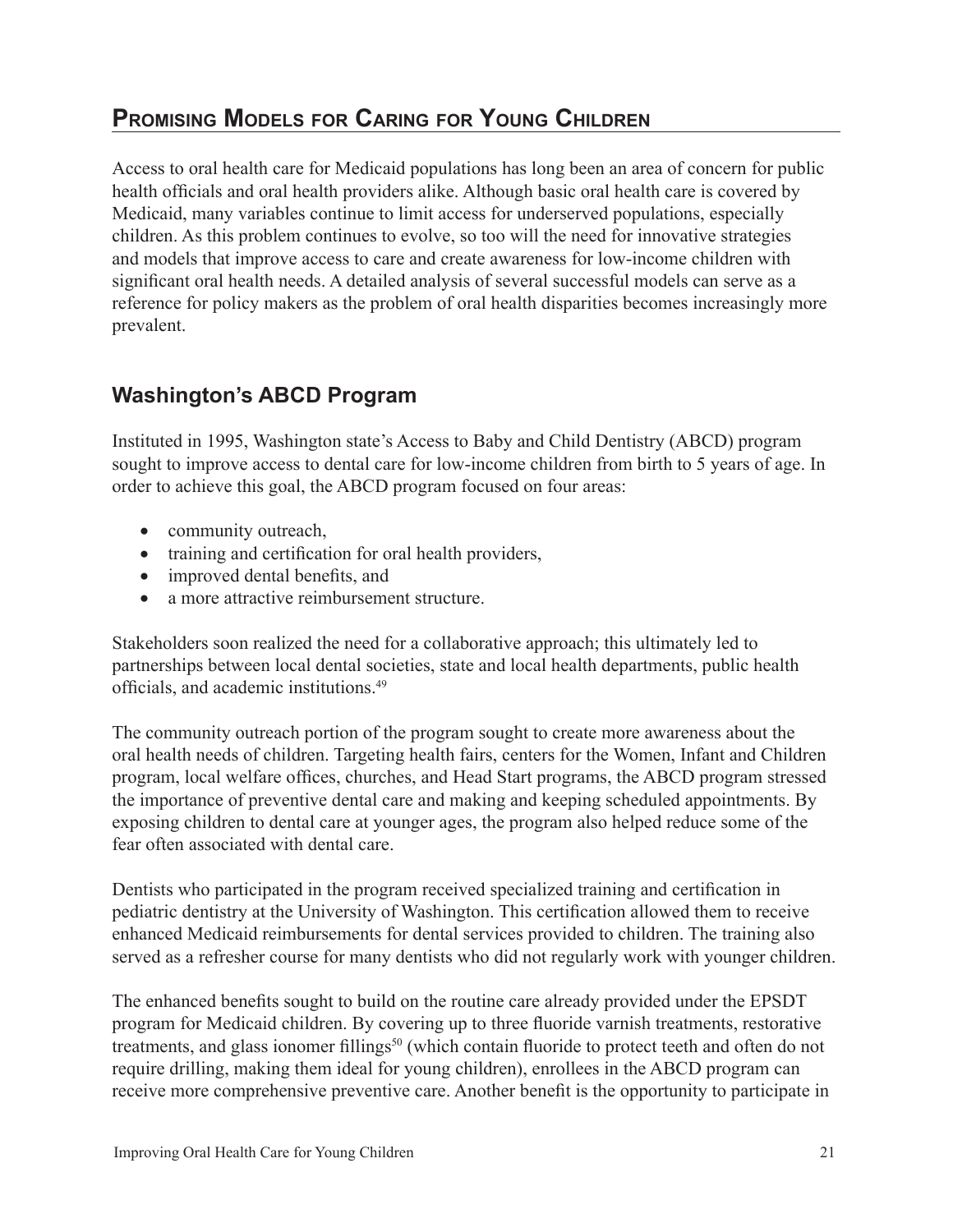educational oral health sessions which provide families with information on the importance and necessity of preventive oral care.

Perhaps the most critical portion of the ABCD program was the adjustment made to feefor-service reimbursement mechanisms. Add-on fees for participating providers raised reimbursement levels to the 75th percentile of usual and customary fees and provided a more powerful incentive to join.51 By improving Medicaid reimbursement rates, Washington was able to attract more private sector dentists and increase the number treating Medicaid patients.

Evaluations of the ABCD program have demonstrated its overall effectiveness. A survey of participants after the first year found that parents with children in the ABCD program were 60 percent more likely to have scheduled a dental appointment for their children than those who were not involved.<sup>52</sup> Nearly 78 percent of parents with children in the program had scheduled a dental appointment for their children, whereas only 48 percent of parents with children not enrolled in the program sought dental care.<sup>53</sup> The same report found that the ABCD program significantly increased access to oral health care among Medicaid children, reduced fear of dental services, and improved the use of preventive fluoride treatments. Also, the program increased the number of providers treating Medicaid patients. In one Washington County, only 15 dentists reported seeing Medicaid children prior to the ABCD program; after two years, that number increased to 38 <sup>54</sup>

Building on the success of the ABCD program, Washington sought to expand provider networks even more by increasing access through a new ABCDE (Access to Baby and Child Dentistry Expanded) program. This program reached out to primary care providers such as pediatricians and family physicians, and encouraged them to provide preventive and basic oral health care during well-child check-ups. Under the program, primary care providers could be reimbursed through Medicaid for providing:

- Basic evaluations of a child's oral health;
- Instructions on proper oral hygiene techniques;
- Up to three fluoride varnish applications a year; and
- Dental referrals  $55$

### **Michigan's Healthy Kids Dental Program**

The Healthy Kids Dental (HKD) program was implemented in 22 Michigan counties on May 1, 2000. Although aimed at solving the same oral health problem that faced Washington and the rest of the country, the Michigan plan is unique in that it is uses a private managed care dental provider. Michigan's HKD program was created when the Department of Community Health contracted with the state's largest oral health provider network, Delta Dental, to administer Medicaid dental benefits. The HKD program sought to increase the pediatric dental workforce by eliminating two of the largest obstacles cited by dentists as reasons for not accepting Medicaid patients: low reimbursement and the administrative burden of participating in Medicaid.<sup>56</sup>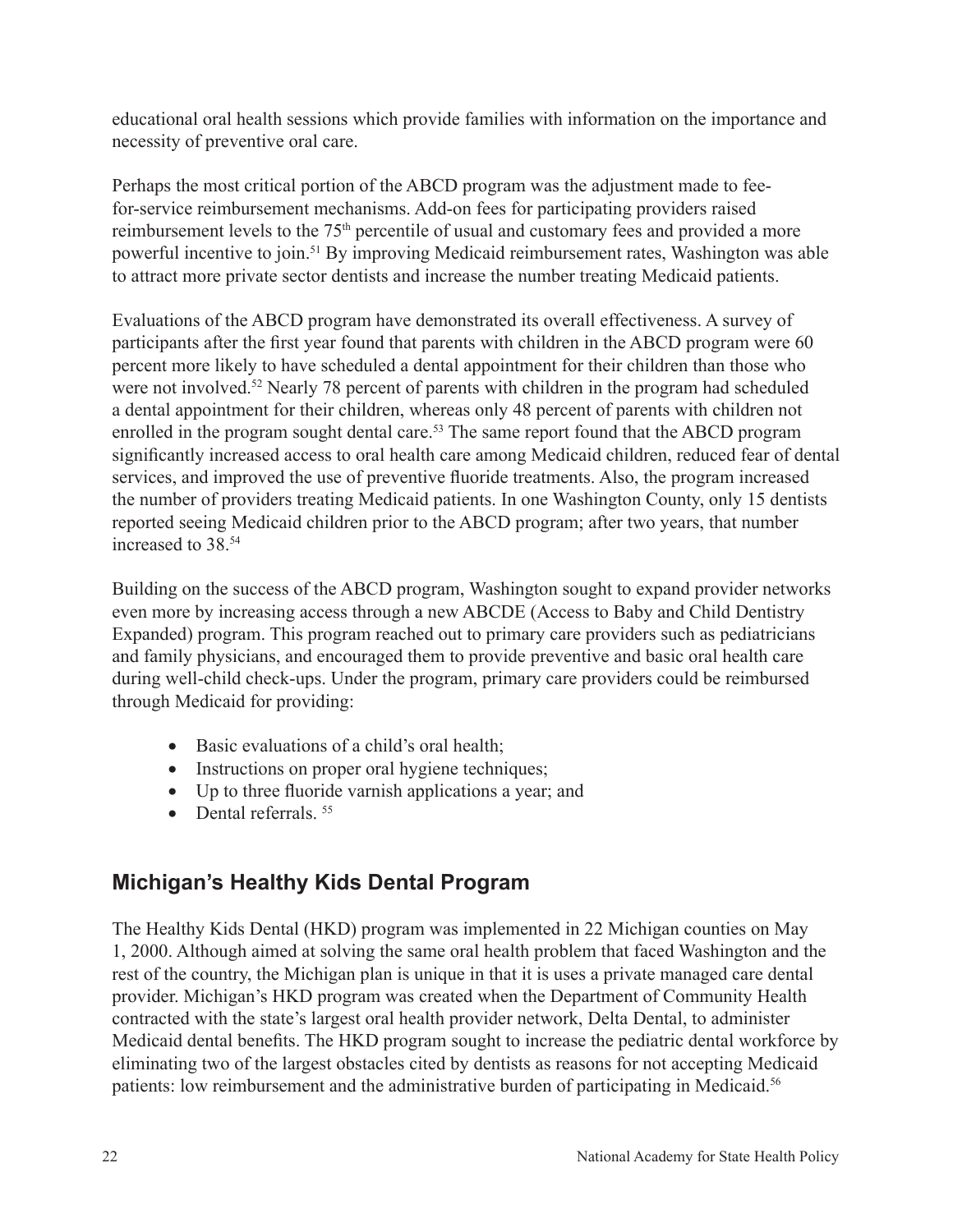The largest reason reported by dentists for not treating Medicaid patients was the inadequate reimbursement levels that would often not cover the costs associated with providing care.<sup>57</sup> In order to make Medicaid patients more appealing, the HKD program offered reimbursement levels identical to those found in Delta Dental's commercial plans. Under the program, reimbursement levels rose to nearly the 80<sup>th</sup> percentile.<sup>58</sup> With the higher reimbursement rates, the HKD program saw a dramatic increase in the number of providers willing to treat Medicaid patients. HKD also removed other obstacles frequently cited by dentists, since the process of verifying enrollment and submitting detailed claims to the Medicaid office is handled by Delta Dental. This has made the Medicaid program more efficient and provider-friendly, and accelerated the reimbursement process for oral health services.

Evaluations of Michigan's program by researchers at the University of Michigan found that the number of dentists treating Medicaid children increased by more than 24 percent after the implementation of the HDK program. Also noteworthy was the decrease in the distance traveled to receive dental care; the average distance decreased from 24.8 miles to 12.1 miles as a result of the increased number of providers. Intuitively, this would suggest that more children are being treated by dentists in their communities. The distance traveled to receive care is directly related to the number of providers, which increased by 236 dentists in the 22 counties participating in the HKD program.59

### **North Carolina's Smart Smiles and Into the Mouth of Babes Programs**

The presence of early childhood caries (ECC) has been a long-standing problem for North Carolina. When a public health report revealed that close to 40 percent of children statewide had dental caries by the time they had reached kindergarten, it was obvious that new initiatives needed to be developed to address it.<sup>60</sup> The Smart Smiles program was implemented in the Appalachian region of North Carolina in the mid 1990s. Realizing that low-income children often had better access to primary care than to dental care, the Smart Smiles program sought to engage primary care providers in the effort to reduce the oral health disparities in young children enrolled in Medicaid. Under the program, primary care providers screened children for oral health problems, applied fluoride varnishes, and educated parents and children about proper oral care techniques.

Following a successful pilot program, the Smart Smiles program was expanded to cover the entire state and renamed the Into the Mouth of Babes program. This program was aimed at the more than 200,000 children, age 0-3, covered by Medicaid who did not receive regular dental care.<sup>61</sup> By training primary care providers and their staff, the program created another venue in which oral health needs could be addressed.

In order to be eligible for reimbursement, providers that choose to participate in the program attend an educational course offered by the North Carolina Academy for Family Physicians. During the training sessions participants are taught to:

• Describe and discuss ECC problems and causes;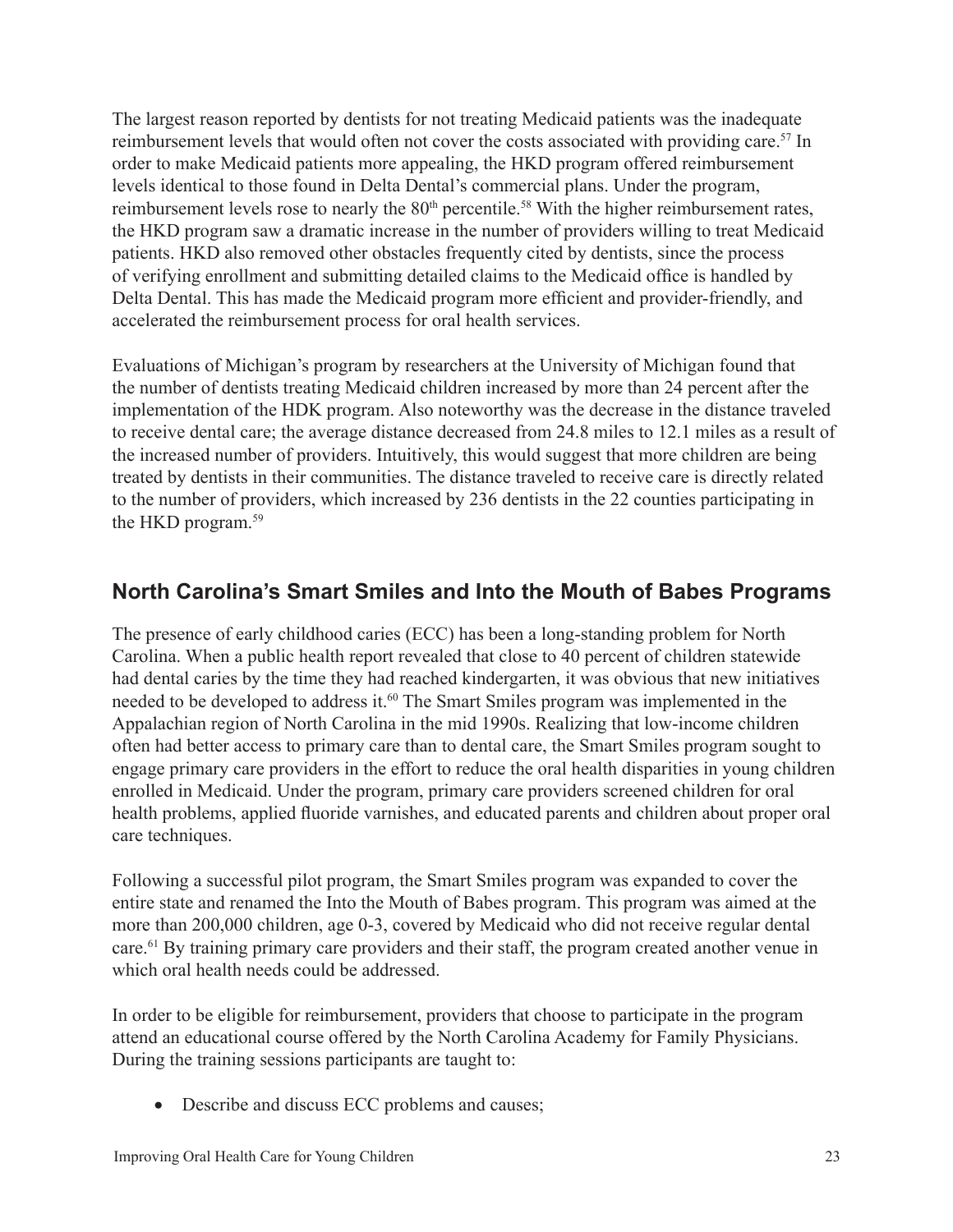- Identify risk factors for ECC and conduct assessments for infants and toddlers at risk;
- Screen for abnormal oral health conditions;
- Discuss the benefits of fluoride treatments and apply varnishes to at-risk children;
- Educate parents and caregivers on proper oral health techniques and procedures for children; and
- File and submit Medicaid reimbursement forms.<sup>62</sup>

After the training, providers are eligible to bill Medicaid up to six times for oral care provided during the first three years of a child's life. A provider must address each issue listed above in order to qualify for Medicaid reimbursement. The care includes:

- 1) A risk assessment combined with an oral screening and referral if problems are detected;
- 2) Prevention services, including fluoride treatments to prevent future caries; and
- 3) Education for children and parents about the need for dental care and the steps necessary to maintain safe and effective oral health.

In the first year, 1,595 medical professionals completed the training program. Trainees included pediatricians, family practitioners, nurses, nurse practitioners, physician assistants, and a number of other public health and community health workers. As the oral health workforce grew, so too did access for the Medicaid population. After one year, only 16 of the 100 counties in North Carolina did not have a provider enrolled in the Into the Mouth of Babes Program.63 The overall effect of the program was to increase the number of initial visits for children under the age of three. The educational portion of the program, and linking oral care with primary care, was successful in making caregivers aware of the importance of oral health. The number of followup visits signaled a commitment among parents and providers alike toward improving and maintaining children's oral health.

□ □ □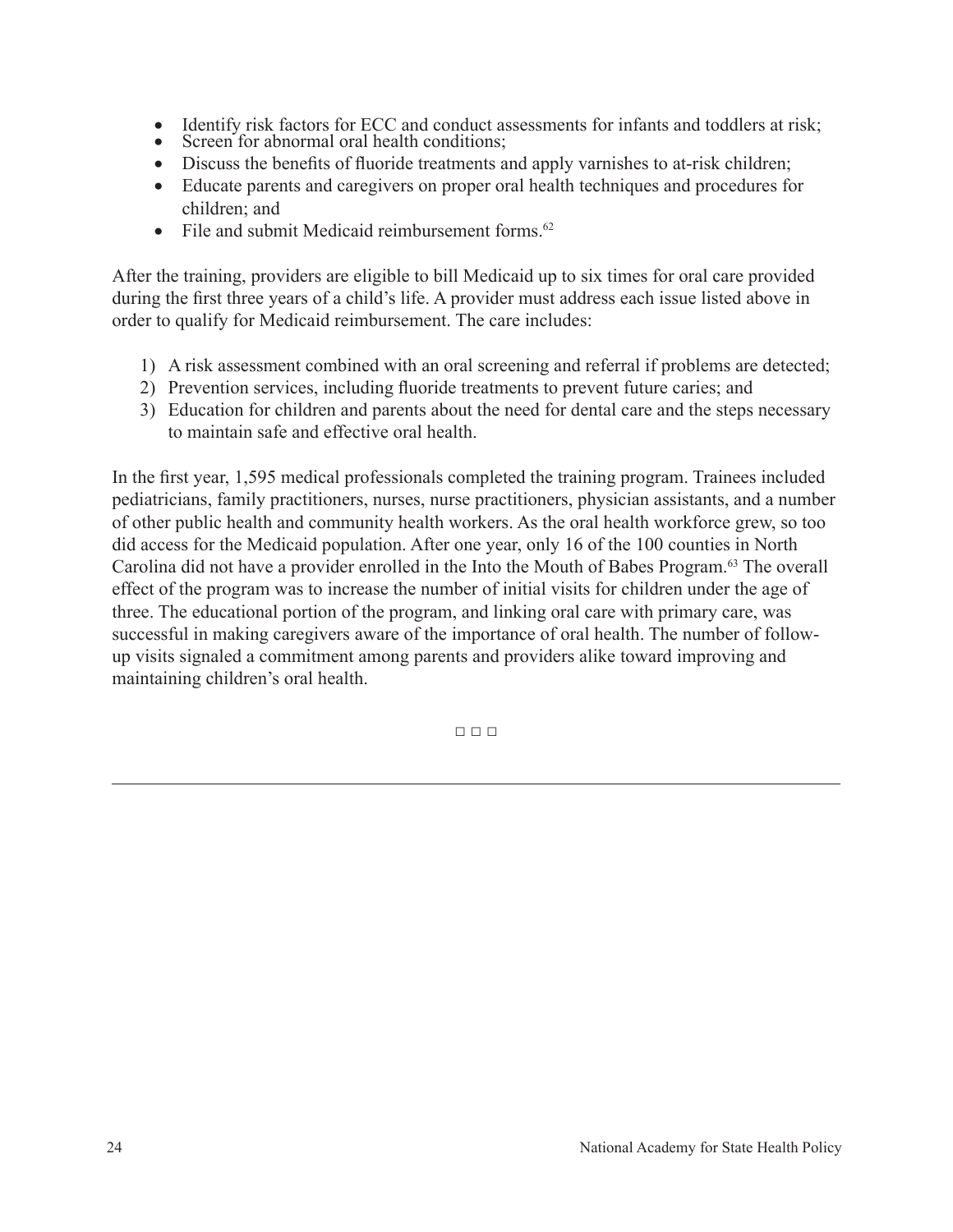### **Findings**

Policy makers at the federal, state, community, and organization level have many options to consider for improving oral health for young children. They can provide funding for services, focus on education of the dental workforce, ensure there is a workforce adequate to meet their needs, and enhance public health efforts.

### *Financing*

- $\triangleright$  States should consider reimbursing pediatric providers for oral health screening, prevention and education services, as several states now do with excellent results. This would provide early encounters with caregivers for families and children and open up opportunities to prevent dental caries.
- $\triangleright$  Congress should consider making dental services a mandatory benefit, and a required part of well child check-ups, in the reauthorization of the SCHIP in 2007. Since almost all states cover such benefits anyway, mandating dental benefits would allow states to build their programs and relationships with providers without interruption, and ensure that children get needed care.
- $\triangleright$  States should consider raising reimbursement rates for dental services in Medicaid and SCHIP to attract and retain dentists. At the very least, states should consider paying rates that are above what it costs to provide the service. Modestly higher rates have proven sufficient to persuade dentists to participate so that low-income, high-risk families have access to dental services.

### *Education*

- $\triangleright$  Federal and state governments should consider increasing funding for dental education, particularly for scholarships or loan repayment with a service obligation. The high cost of a dental education, and high debt levels among dental graduates, make it less feasible and likely that they will accept Medicaid and SCHIP when they establish practices.
- $\triangleright$  Dental and hygiene professional schools should consider ways to diversify their student body, and teach cultural and linguistic competence. Diversity and cultural competence make care more accessible to those who need treatment.
- $\triangleright$  State policy makers should study their long-term workforce needs with an eye to increasing the number of pediatric dentists, general dentists, and those dentists interested in treating publicly-funded patients. Not all states face shortages now, but forecasts are troubling across the board. Since it takes years to produce more dentists, policy makers and state agency officials should consider and plan for their future needs.
- $\triangleright$  Dental schools should consider including more training for general dentists in how to care for young children and children with special needs. If the shortage of pediatric dentists persists, and no progress is made on developing other dental providers who can fill the need, general dentists will need an increased capacity and comfort level in treating children. One component that should be added is more training in working with a variety of allied dental providers, such as EFDAs and hygienists with expanded duties, and with medical providers.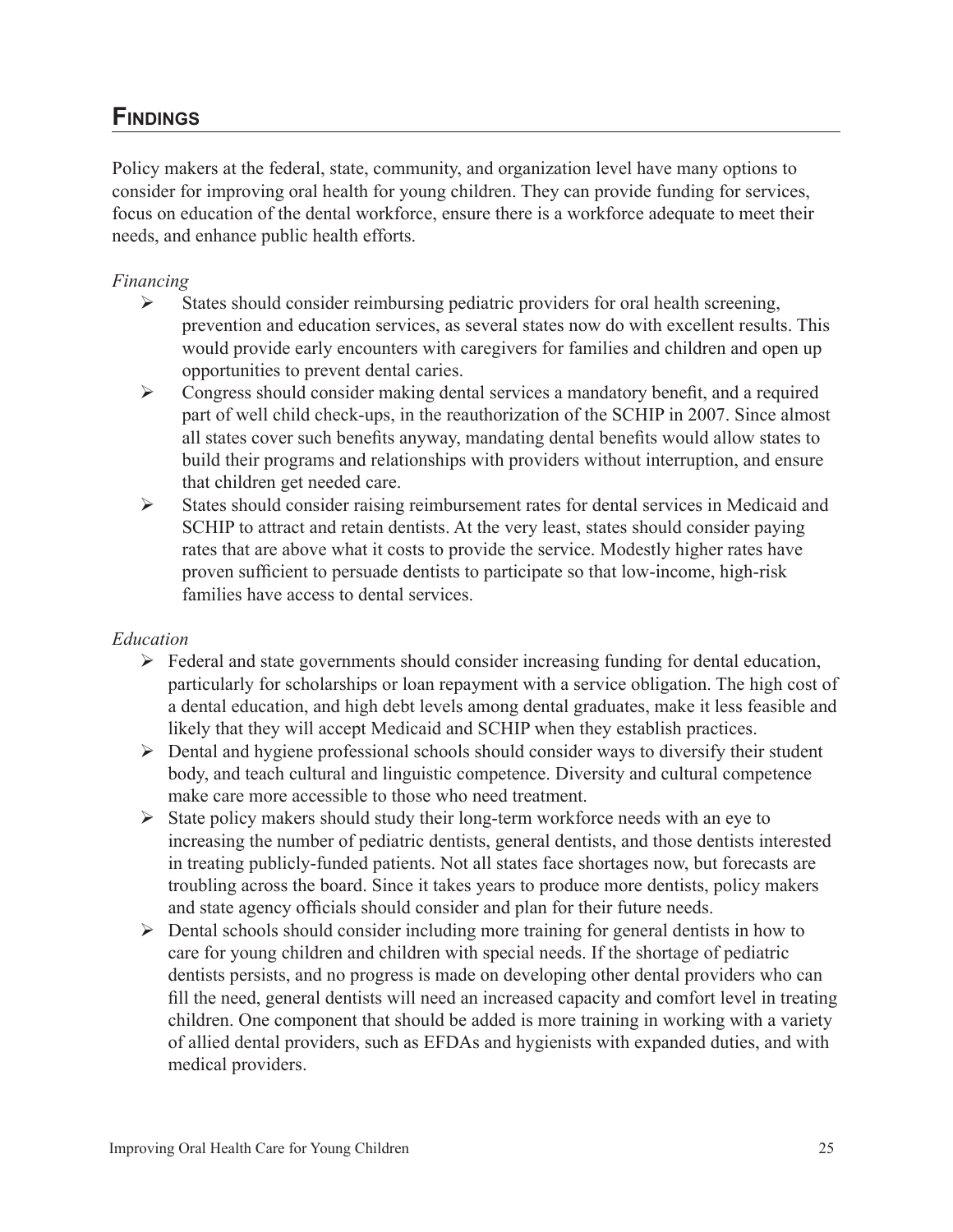### *Workforce*

- $\triangleright$  States that haven't already done so should consider improving the productivity and reach of their existing workforce by loosening supervision requirements for hygienists so they can provide preventive services in public health settings such as schools, child care centers, clinics, and Head Start programs. Fully 20 states have already moved to do this. Allowing hygienists to see children in these settings would target resources where they are most needed and prevent problems before they are expensive to treat and difficult for children to bear.
- $\triangleright$  State policy makers should work with organized medicine and dentistry to revise medical and dental practice acts to remove barriers and explicitly permit medical professionals to provide preventive oral health services for young children and health education for their parents. Local dental societies in a few states have been instrumental in training physicians and nurse practitioners to do screening and education, and apply fluoride varnish and anti-microbials.
- $\triangleright$  States should consider establishing loan repayment programs for dentists to remedy maldistribution and assist in retaining practitioners in underserved areas. Nearly half the states already have such programs. Increases in funding could assist clinics that serve low income people in hiring dentists and hygienists.
- $\triangleright$  States should study and consider adopting new models for dental providers that show promise for meeting the needs of young children and other underserved people, including dental therapists, Expanded Function Dental Assistants (EFDAs), and – when plans are final – Advanced Dental Hygiene Practitioners (ADHPs) and Community Dental Health Coordinators (CDHCs). While each state's workforce needs are unique, all face demand in excess of supply in expanding dental care for young children. Dental therapists are used worldwide in treating children, but would be new to all states but Alaska. EFDAs would be a welcome addition to and expand the productivity of the dental team in states that don't now use them. ADHPs and CDHCs, while still in the planning stages, could offer significant advantages in certain settings and functions as well. Each state policy community at large (including policy makers, program administrators, educators, providers, payers, and advocates) bears the responsibility to come to consensus on how to meet the needs of at risk young children who are now underserved.

### *Public Health*

- $\triangleright$  States should consider spending unused SCHIP administrative funds for oral public health measures targeted at high-risk children. Three states currently have approval from the Centers for Medicare and Medicaid Services to spend some administrative SCHIP funds for public health.
- $\triangleright$  States should consider investing more funds in targeted prevention in communities with a high proportion of at-risk children. Prevention saves money in treatment, and helps children stay healthy and prepared for school. Screenings, fluoride varnish application, education, and sealants are effective but underfunded.
- $\triangleright$  States and communities should reconsider their efforts to ensure equal access to community water with optimal fluoride levels. Despite being one of the top ten public health accomplishments in the 20<sup>th</sup> century, fluoridated water is still under-utilized as a source of dental caries prevention. Rural communities without access to fluoridated water might consider fluoridating water in their schools.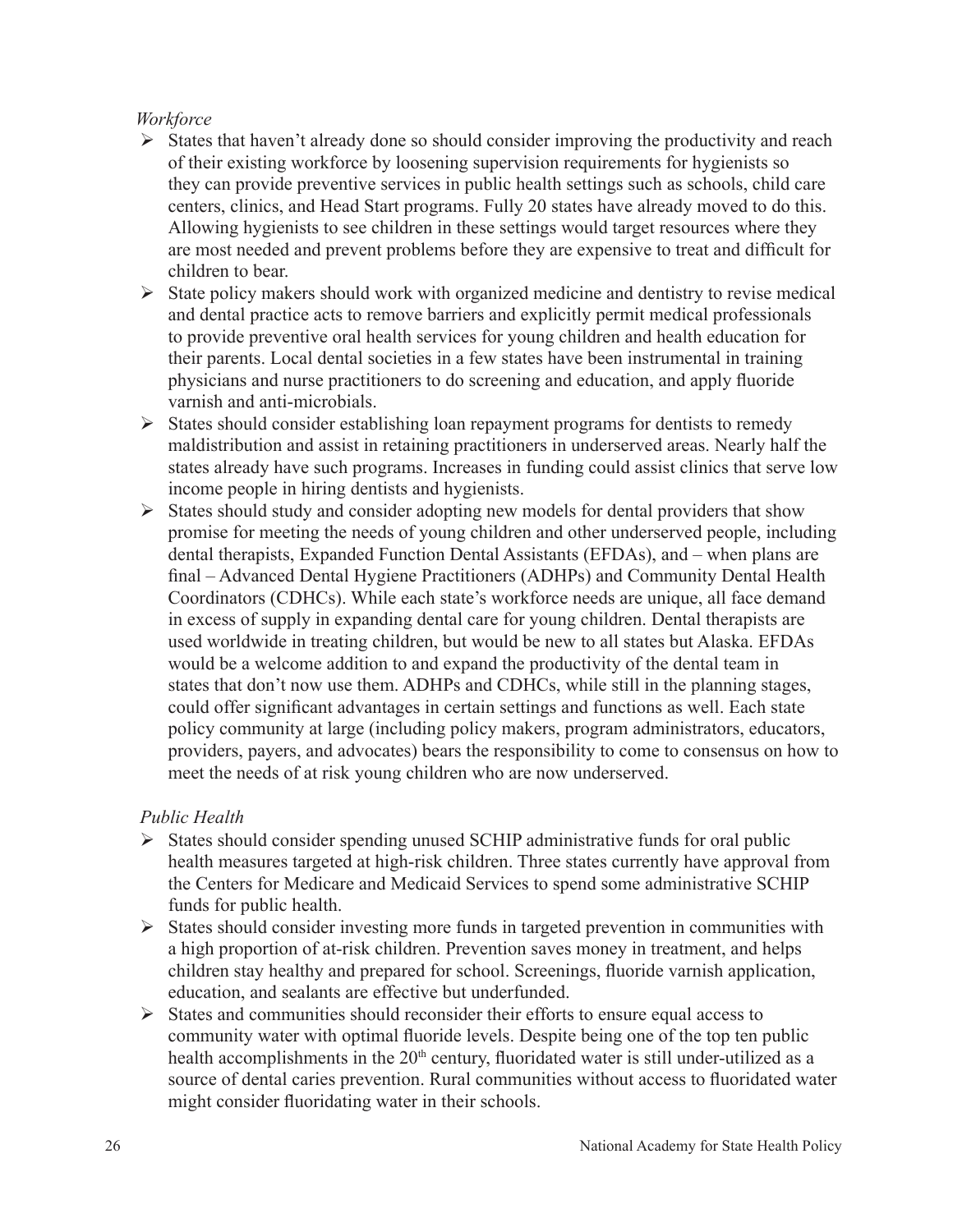### **Dental Benefits in Non-Medicaid SCHIP Plans<sup>1</sup> August 2006**

|                          | <b>Services Covered</b>                                                    |                                                                                                                            |                                                                                                                                       |                                                                                                                                    |
|--------------------------|----------------------------------------------------------------------------|----------------------------------------------------------------------------------------------------------------------------|---------------------------------------------------------------------------------------------------------------------------------------|------------------------------------------------------------------------------------------------------------------------------------|
| <b>State</b>             | <b>Preventive/Diagnostic</b>                                               | <b>Basic/Major</b>                                                                                                         | <b>Orthodontics</b>                                                                                                                   | <b>Cost Sharing</b> <sup>2</sup>                                                                                                   |
| Alabama                  | Routine services<br>covered.                                               | Routine services<br>covered.                                                                                               | Only when<br>congenital<br>malformation<br>of the teeth and<br>jaws interfere<br>with normal<br>functioning.                          | 151%-200% FPL:<br>\$5 copayment for<br>basic and major<br>services; total of<br>\$1,000 maximum/<br>year.                          |
| <b>Arizona</b>           | Routine services<br>covered; limits not<br>specified.                      | Therapeutic and<br>emergency; limits<br>not specified.                                                                     | Dentures and<br>dental devices if<br>authorized.                                                                                      | \$5 copayment for<br>nonemergency use<br>of ER.                                                                                    |
| <b>Arkansas</b>          | Routine services; limits<br>not specified.                                 | Oral surgery;<br>prior authorization<br>required for more<br>than 3 simple<br>extractions and for<br>surgical extractions. | Not Covered.                                                                                                                          | \$10 copayment for<br>office visits.                                                                                               |
| California               | Exams, prophylaxis,<br>fluoride, sealants.                                 | Restorations,<br>oral surgery,<br>endodontics,<br>periodontics,<br>crowns and<br>bridges, removable<br>prosthetics.        | If child meets<br>eligibility<br>requirements<br>of California<br>Children's<br>Services program<br>for handicapping<br>malocclusion. | \$5 copayment for<br>nonpreventive<br>services.                                                                                    |
| Colorado                 | Exams, x-rays,<br>prophylaxis, fluoride,<br>sealants, space<br>maintainer. | Amalgam, Resin<br>Filling. Root canal,<br>removal of impacted<br>tooth, restorative<br>services.                           | Not Covered.                                                                                                                          | No cost for<br>preventive<br>\$5.00 Co-pay for<br>basic and major.                                                                 |
| Connecticut <sup>3</sup> | Exams, x-rays, fillings,<br>fluoride.                                      | Oral surgery,<br>sealants, crown and<br>bridge, root canal,<br>extractions.                                                | \$725 allowance<br>per orthodontia<br>case.                                                                                           | Above 235%<br>FPL, \$5 for<br>clinic services;<br>copayments for<br>crown and bridge,<br>root canals, dentures<br>and extractions. |
| <b>Delaware</b>          | Same as Medicaid.                                                          | Same as Medicaid.                                                                                                          | Same as<br>Medicaid.                                                                                                                  | None.                                                                                                                              |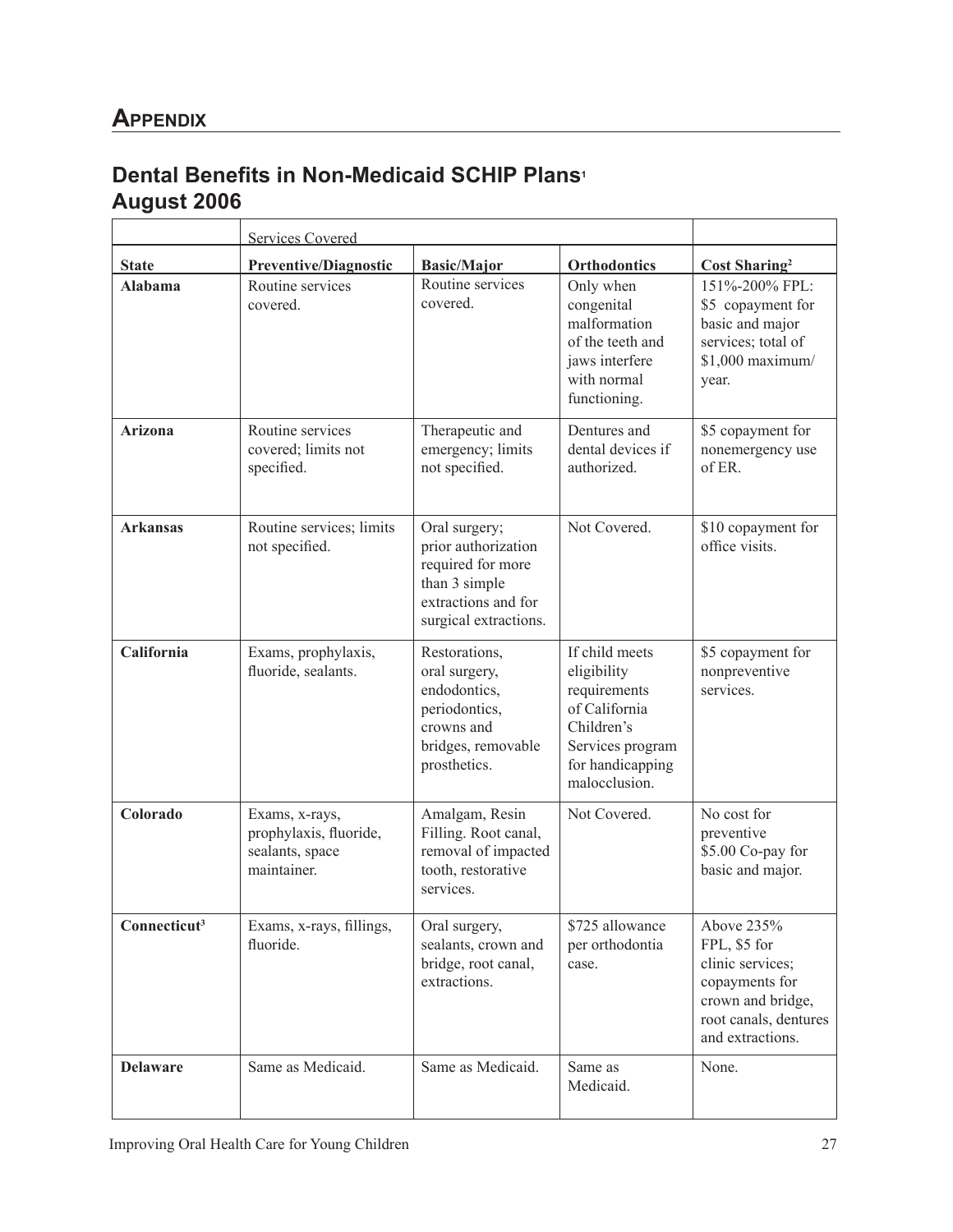|                      | <b>Services Covered</b>                                                                                                                                                                                                                                          |                                                                                                                                                                                                                                    |                                                                                                                                                                                                                                                        |                                                                                                                                                                                                                                                                       |
|----------------------|------------------------------------------------------------------------------------------------------------------------------------------------------------------------------------------------------------------------------------------------------------------|------------------------------------------------------------------------------------------------------------------------------------------------------------------------------------------------------------------------------------|--------------------------------------------------------------------------------------------------------------------------------------------------------------------------------------------------------------------------------------------------------|-----------------------------------------------------------------------------------------------------------------------------------------------------------------------------------------------------------------------------------------------------------------------|
| <b>State</b>         | <b>Preventive/Diagnostic</b>                                                                                                                                                                                                                                     | <b>Basic/Major</b>                                                                                                                                                                                                                 | Orthodontics                                                                                                                                                                                                                                           | <b>Cost Sharing</b> <sup>2</sup>                                                                                                                                                                                                                                      |
| Florida <sup>4</sup> | Initial oral exam;<br>periodic oral exam, 1/6<br>months; cleanings and<br>prophylaxis; fluoride<br>1/6 months; sealants<br>1 per tooth/3 years;<br>space maintainers;<br>full mouth x-rays, 1/3<br>years; panoramic x-rays,<br>1/year; bitewings, 1/6<br>months. | Amalgam and<br>composite fillings;<br>stainless steel and<br>regular crowns;<br>extractions, biopsies,<br>surgical treatment of<br>disease, injuries, and<br>deformities.                                                          | Endodontics,<br>including root<br>canal therapy,<br>on primary and<br>permanent teeth;<br>apioectomy,<br>surgery involving<br>root surface;<br>upper, lower or<br>complete set<br>of dentures, 1/<br>lifetime; braces<br>if condition is<br>disabling. | None.                                                                                                                                                                                                                                                                 |
| Georgia <sup>5</sup> | 2 visits/year for dental<br>exams and screens;<br>2 cleanings/ calendar<br>year.                                                                                                                                                                                 | 2 emergency exams<br>during office hours,<br>and 2 emergency<br>after-hours exams;<br>1 filling/tooth per<br>restoration;<br>Maximum number<br>of surfaces covered<br>is $4$ ;<br>sealants on 1 <sup>st</sup> and<br>$2nd$ molars. | Prior authorization<br>required.                                                                                                                                                                                                                       | None.                                                                                                                                                                                                                                                                 |
| <b>Illinois</b>      | Dental benefits mirror<br>Medicaid in amount,<br>duration and scope.                                                                                                                                                                                             | Limits not specified.                                                                                                                                                                                                              | Limits not<br>specified.                                                                                                                                                                                                                               | 133%-150%<br>FPL, \$2/visit<br>for outpatient<br>services, \$2/visit<br>for restorative<br>dental services;<br>for families with<br>income between<br>133%-200%<br>FPL, \$5/visit for<br>restorative dental<br>services; \$100<br>annual maximum<br>copayment/family. |
| Idaho                | Same as Medicaid.                                                                                                                                                                                                                                                | Same as Medicaid.                                                                                                                                                                                                                  | Only medically<br>necessary covered.                                                                                                                                                                                                                   | None.                                                                                                                                                                                                                                                                 |
| Indiana <sup>6</sup> | Same as Medicaid.                                                                                                                                                                                                                                                | Same as Medicaid.                                                                                                                                                                                                                  | Only medically<br>necessary covered.                                                                                                                                                                                                                   | None.                                                                                                                                                                                                                                                                 |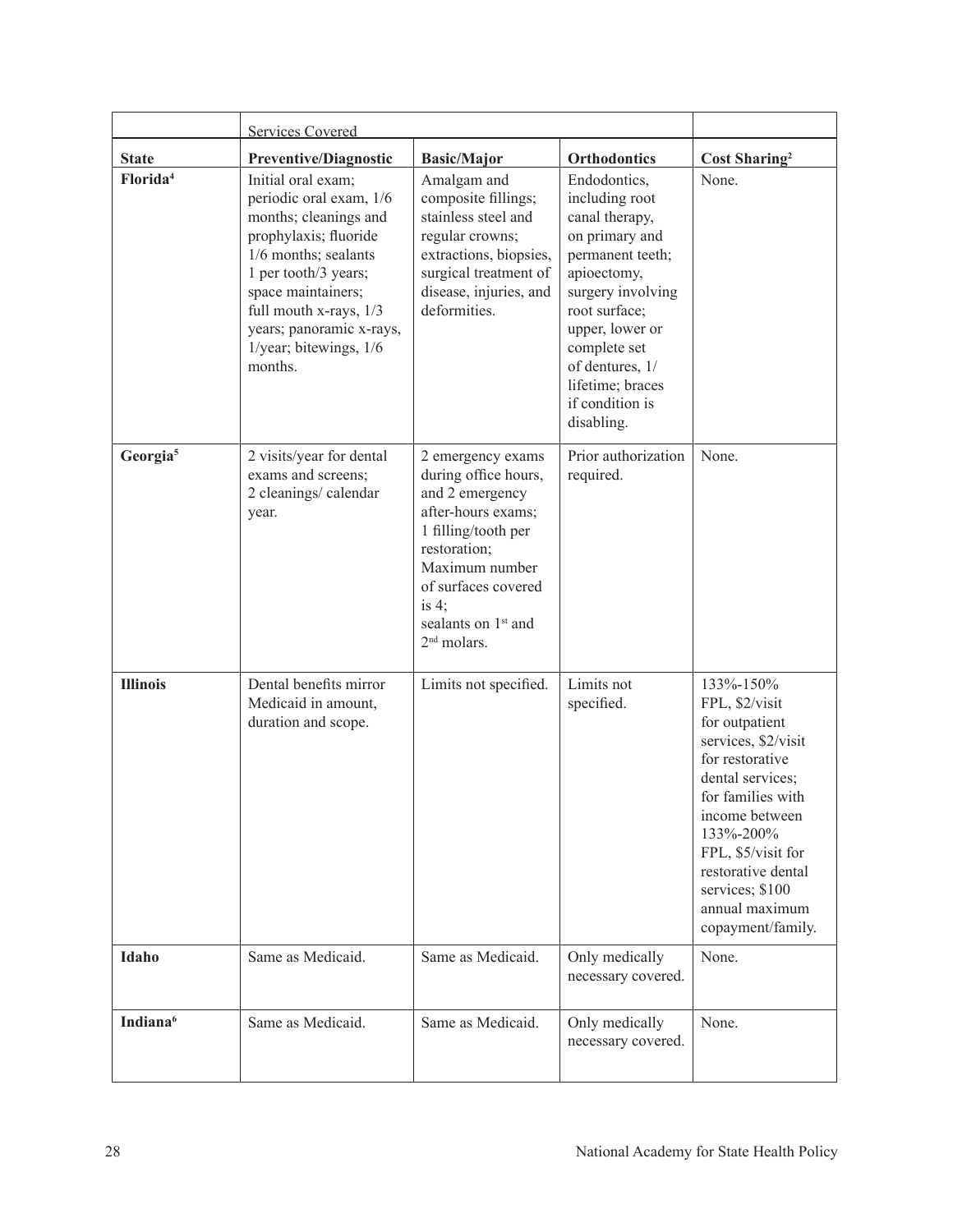|                            | <b>Services Covered</b>                                                                                                                                                                                                                                                                                                      |                                                                                                                                                                                                                       |                                                                                                                                                                                            |                                      |
|----------------------------|------------------------------------------------------------------------------------------------------------------------------------------------------------------------------------------------------------------------------------------------------------------------------------------------------------------------------|-----------------------------------------------------------------------------------------------------------------------------------------------------------------------------------------------------------------------|--------------------------------------------------------------------------------------------------------------------------------------------------------------------------------------------|--------------------------------------|
| <b>State</b>               | <b>Preventive/Diagnostic</b>                                                                                                                                                                                                                                                                                                 | <b>Basic/Major</b>                                                                                                                                                                                                    | <b>Orthodontics</b>                                                                                                                                                                        | <b>Cost Sharing</b> <sup>2</sup>     |
| Iowa                       | HAWK-I-Wellmark<br>Blue<br>Dental and Delta Dental<br>Exams and cleanings<br>$2x/12$ months, fluoride<br>and x-rays once every 12<br>months.                                                                                                                                                                                 | Cavity repair, tooth<br>extractions, gum<br>and bone disease,<br>cast restorations,<br>dentures and<br>bridges.                                                                                                       | Not covered.                                                                                                                                                                               | \$1000 maximum<br>per calendar year. |
| <b>Kansas</b>              | Same as Medicaid.                                                                                                                                                                                                                                                                                                            | Same as Medicaid.                                                                                                                                                                                                     | Covered for<br>cases of severe<br>abnormality<br>caused by genetic<br>deformity (cleft<br>lip/cleft palate) or<br>traumatic facial<br>injury resulting<br>in serious health<br>impairment. | None.                                |
| Kentucky                   | Same as Medicaid.                                                                                                                                                                                                                                                                                                            | Same as Medicaid.                                                                                                                                                                                                     | Covered.                                                                                                                                                                                   | None.                                |
| <b>Maine</b>               | Same as Medicaid.                                                                                                                                                                                                                                                                                                            | Same as Medicaid.                                                                                                                                                                                                     | Same as<br>Medicaid: prior<br>authorization<br>required.                                                                                                                                   | None.                                |
| Maryland                   | Same as Medicaid.                                                                                                                                                                                                                                                                                                            | Same as Medicaid.                                                                                                                                                                                                     | Same as<br>Medicaid.                                                                                                                                                                       | None.                                |
| Massachusetts <sup>7</sup> | Comprehensive exam:<br>once per member per<br>dentist; Periodic oral<br>exam: twice per year;<br>Prophys: twice per year;<br>Fluoride TX: unlimited<br>for ages $\leq$ 21; Sealants:<br>once per three years<br>per tooth; Radiographs:<br>FMX once every<br>three calendar years;<br>Bitewings: twice per<br>calendar year. | Restorations, oral<br>surgery, endodontics<br>(no limitation on<br>number performed<br>per treatment<br>period. Includes<br>anteriors, bicuspids,<br>and Molars).<br>Crowns and<br>Bridges, removable<br>prosthetics. | Severe and<br>handicapping<br>malocclusions<br>covered.                                                                                                                                    | None.                                |
| Michigan                   | 2 visits/year: exams;<br>x-rays; prophylaxis;<br>restorations.                                                                                                                                                                                                                                                               | 1 <sup>st</sup> and 2 <sup>nd</sup> molar<br>sealants; emergency<br>visits; crowns;<br>pulpotomies;<br>extractions.                                                                                                   | Space maintainers.                                                                                                                                                                         | \$600 annual<br>maximum coverage.    |
| Minnesota                  | Same as Medicaid.                                                                                                                                                                                                                                                                                                            | Same as Medicaid.                                                                                                                                                                                                     | Same as<br>Medicaid.                                                                                                                                                                       | None.                                |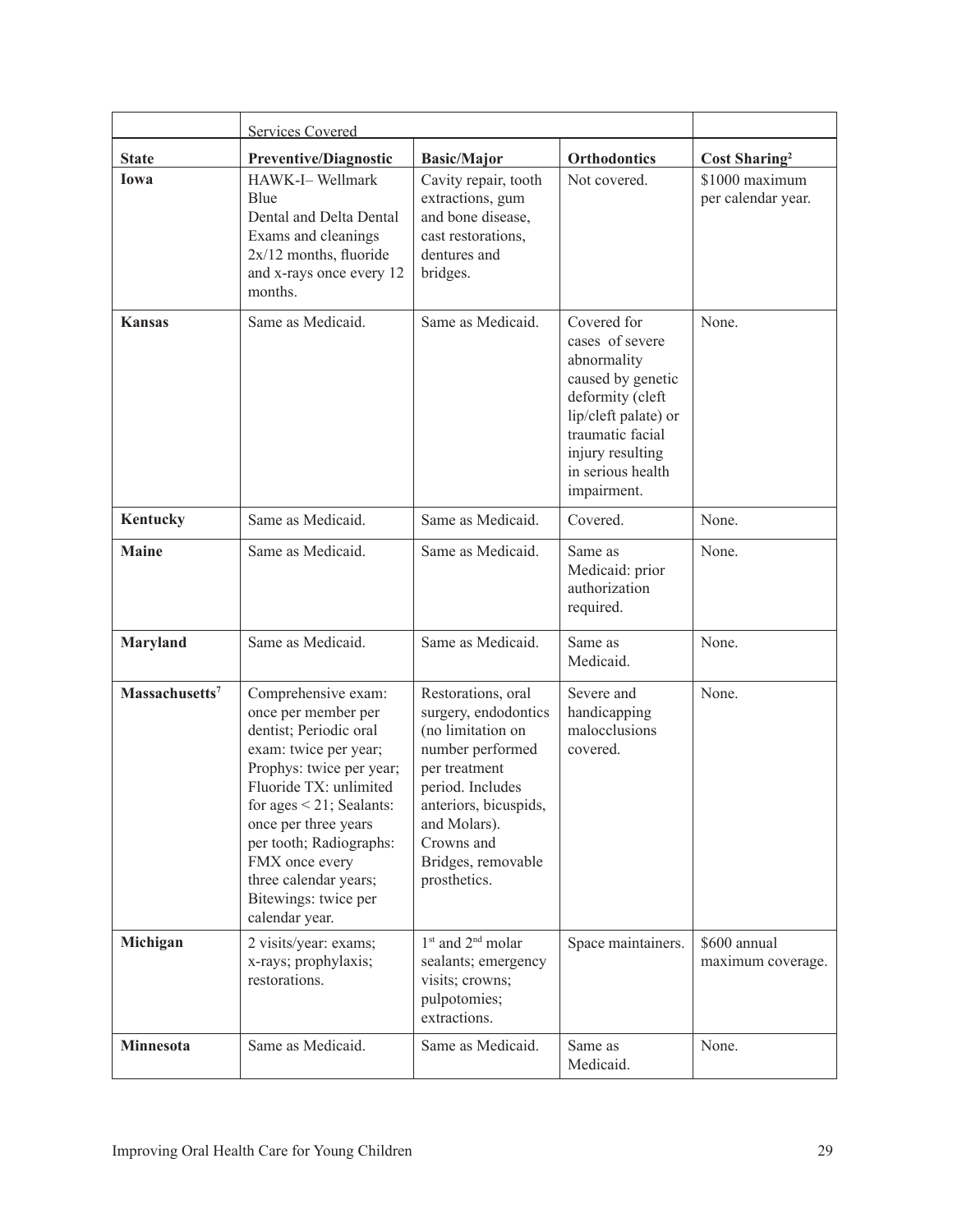|                         | <b>Services Covered</b>                                                                                                                         |                                                                                                                                                                                                                       |                                                                                                                                         |                                                                                                         |
|-------------------------|-------------------------------------------------------------------------------------------------------------------------------------------------|-----------------------------------------------------------------------------------------------------------------------------------------------------------------------------------------------------------------------|-----------------------------------------------------------------------------------------------------------------------------------------|---------------------------------------------------------------------------------------------------------|
| <b>State</b>            | <b>Preventive/Diagnostic</b>                                                                                                                    | <b>Basic/Major</b>                                                                                                                                                                                                    | <b>Orthodontics</b>                                                                                                                     | Cost Sharing <sup>2</sup>                                                                               |
| Mississippi             | Covered as<br>recommended by the<br><b>American Dental</b><br>Association schedule.                                                             | Fillings; surgery<br>for impacted teeth;<br>emergencies;<br>temporo-mandibular<br>joint disorder<br>$($5,000$ maximum);<br>crowns and inlays<br>covered only if<br>medically necessary<br>and with prior<br>approval. | Orthodontics,<br>dentures, occlusal<br>reconstruction<br>covered only<br>if medically<br>necessary and<br>with prior<br>approval.       | Above 150%<br>FPL, \$5 for<br>nonpreventive<br>services.                                                |
| Montana                 | Covered but subject<br>to benefit cap of \$350<br>annual maximum.                                                                               | All treatment codes<br>covered but subject<br>to benefit cap.<br>Accident related<br>dental procedures<br>are covered under<br>the medical plan.                                                                      | Not covered under<br>the dental plan.<br>May be covered<br>under the medical<br>plan when<br>pre-approved<br>as medically<br>necessary. | None.                                                                                                   |
| Nevada <sup>8</sup>     | Same as Medicaid.                                                                                                                               | Treatment and<br>emergency<br>assessments; more<br>than 7 steel crowns<br>in 1 visit require<br>prior approval.                                                                                                       | Medically<br>necessary; prior<br>authorization<br>required.                                                                             | None.                                                                                                   |
| <b>New Hampshire</b>    | Covered at 100%<br>2 exams and cleanings/<br>year; 1 fluoride; x-rays;<br>1 tooth as needed;<br>bitewings annually;<br>panoramic every 3 years. | Sealants; fillings and<br>emergency treatment<br>at 100%<br>Fluoride treat-ments<br>once/ year up to age<br>19.                                                                                                       | Space maintainers.                                                                                                                      | \$600 annual<br>maximum coverage<br>for fillings, simple<br>extractions,<br>preventive and<br>sealants. |
| New Jersey <sup>9</sup> | Plans B and C, 100%;<br>limits not specified; Plan<br>D, covered for children<br>under age 12 only; other<br>limits not specified.              | Plans B and C,<br>fillings; extractions;<br>emergencies;<br>Plan D, not covered.                                                                                                                                      | Plans B and C:<br>orthodontics<br>covered with no<br>limitation;<br>Plan D, not<br>covered.                                             | 150%-200%<br>FPL (Plan C), \$5<br>copayment for<br>nonpreventive<br>dental services.                    |
| New York <sup>10</sup>  | Covered at 6-month<br>intervals; fluoride where<br>local water supply is not<br>fluoridated.                                                    | Sealants; crowns;<br>extractions;<br>emergency<br>treatment; cleft<br>palate stabilization.                                                                                                                           | Endodontics;<br>prosthodontics<br>(including<br>removable<br>dentures and<br>fixed bridges with<br>limitations); space<br>maintainers.  | None.                                                                                                   |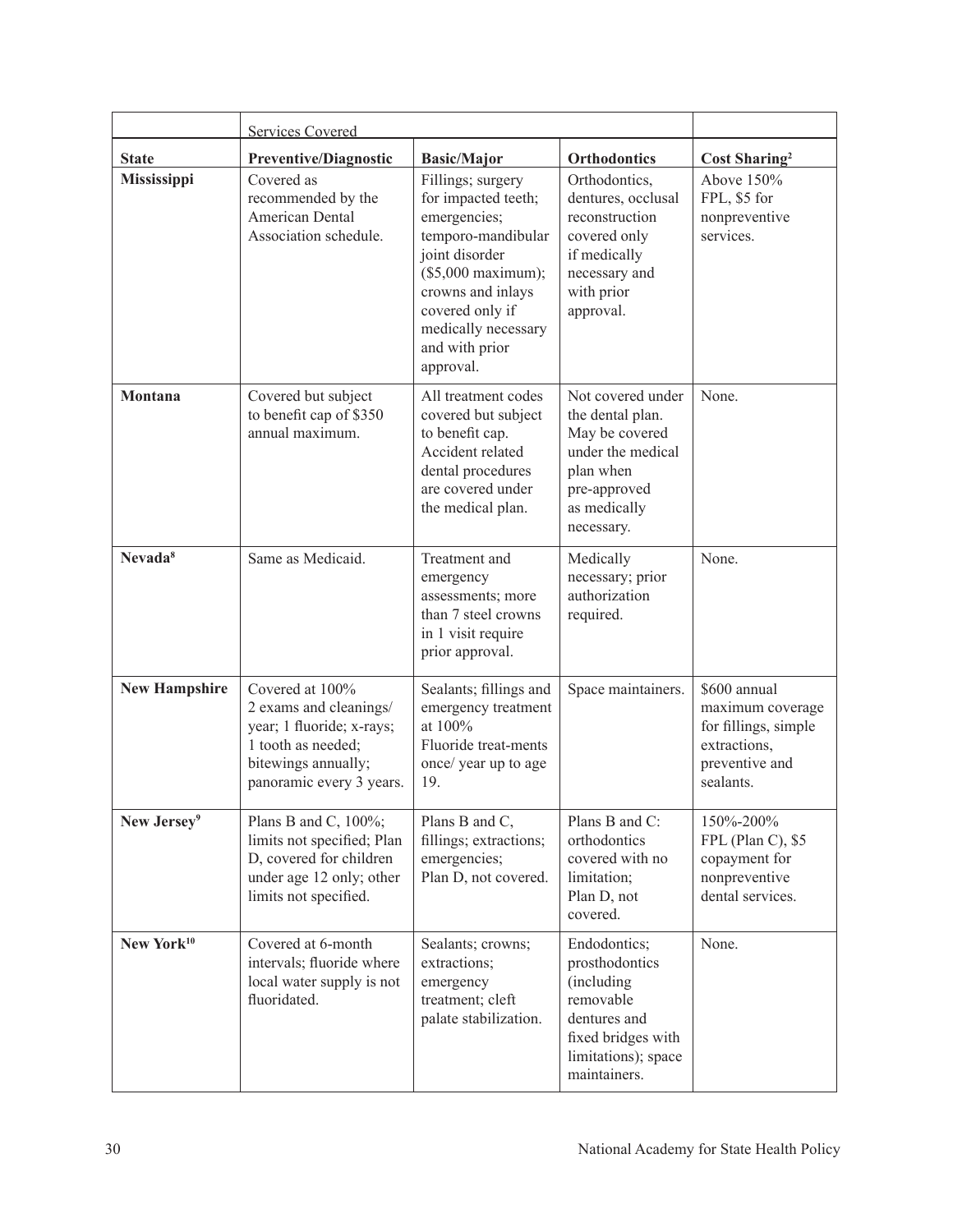|                            | <b>Services Covered</b>                                                                                                                                             |                                                                                                                                                                                                                                                                                    |                                                                                           |                                                                           |
|----------------------------|---------------------------------------------------------------------------------------------------------------------------------------------------------------------|------------------------------------------------------------------------------------------------------------------------------------------------------------------------------------------------------------------------------------------------------------------------------------|-------------------------------------------------------------------------------------------|---------------------------------------------------------------------------|
| <b>State</b>               | <b>Preventive/Diagnostic</b>                                                                                                                                        | <b>Basic/Major</b>                                                                                                                                                                                                                                                                 | <b>Orthodontics</b>                                                                       | <b>Cost Sharing</b> <sup>2</sup>                                          |
| <b>North Carolina</b>      | Exams, cleanings<br>and scalings, fluoride<br>treatments, fluoride<br>varnish application,<br>every 6 months; full<br>mouth x-rays, 1/5 years;<br>bitewing, 1/year. | Sealants; crowns,<br>extractions<br>(except impacted<br>teeth); fillings;<br>pulpotomies;<br>tempero-mandibular<br>joint disorder if<br>result of accident.                                                                                                                        | Orthognathic<br>surgery for<br>developmental<br>problems if<br>surgery is only<br>remedy. | Above 150% FPL,<br>\$5 copayment for<br>nonpreventive<br>dental services. |
| <b>North Dakota</b>        | Covered: exams, x-<br>rays and prophylaxis<br>have limits (limits not<br>specified); fluoride<br>applications.                                                      | Emergency,<br>restorative, crowns,<br>extractions,<br>pulpotomies,<br>sealants, anesthesia,<br>amalgam and<br>resin restoration;<br>accidental injury if<br>within 12 months;<br>and tempero-<br>mandibular joint<br>disorder surgical and<br>nonsurgical with<br>lifetime limits. | Space maintainers.                                                                        | None.                                                                     |
| Oregon <sup>11</sup>       | Prophylaxis, x-rays and<br>fluoride treatment.                                                                                                                      | Sealants, restora-<br>tions using amal-<br>gam and crowns.                                                                                                                                                                                                                         | As medically<br>necessary.                                                                | None.                                                                     |
| Pennsylvania               | Exams every 6 months;<br>full x-ray every 5 years;<br>bitewings, 1/year;<br>prophylaxis and fluoride<br>every 6 months.                                             | Restorative: no<br>limits on visits;<br>crowns, resins,<br>extractions, sealants,<br>amalgams, wisdom<br>tooth extraction<br>and root canals,<br>periodontics.                                                                                                                     | Space maintainers.                                                                        | None.                                                                     |
| Rhode Island <sup>12</sup> | Same as Medicaid.                                                                                                                                                   | Same as Medicaid.                                                                                                                                                                                                                                                                  | Same as<br>Medicaid.                                                                      | None.                                                                     |
| <b>South Dakota</b>        | Same as Medicaid;<br>limits not specified.                                                                                                                          | Same as Medicaid<br>and restorative<br>dental services when<br>medically necessary.                                                                                                                                                                                                | Same as<br>Medicaid; limits<br>not specified.                                             | None.                                                                     |
| Tennessee <sup>13</sup>    | No dental benefit.                                                                                                                                                  | None.                                                                                                                                                                                                                                                                              | None.                                                                                     | None.                                                                     |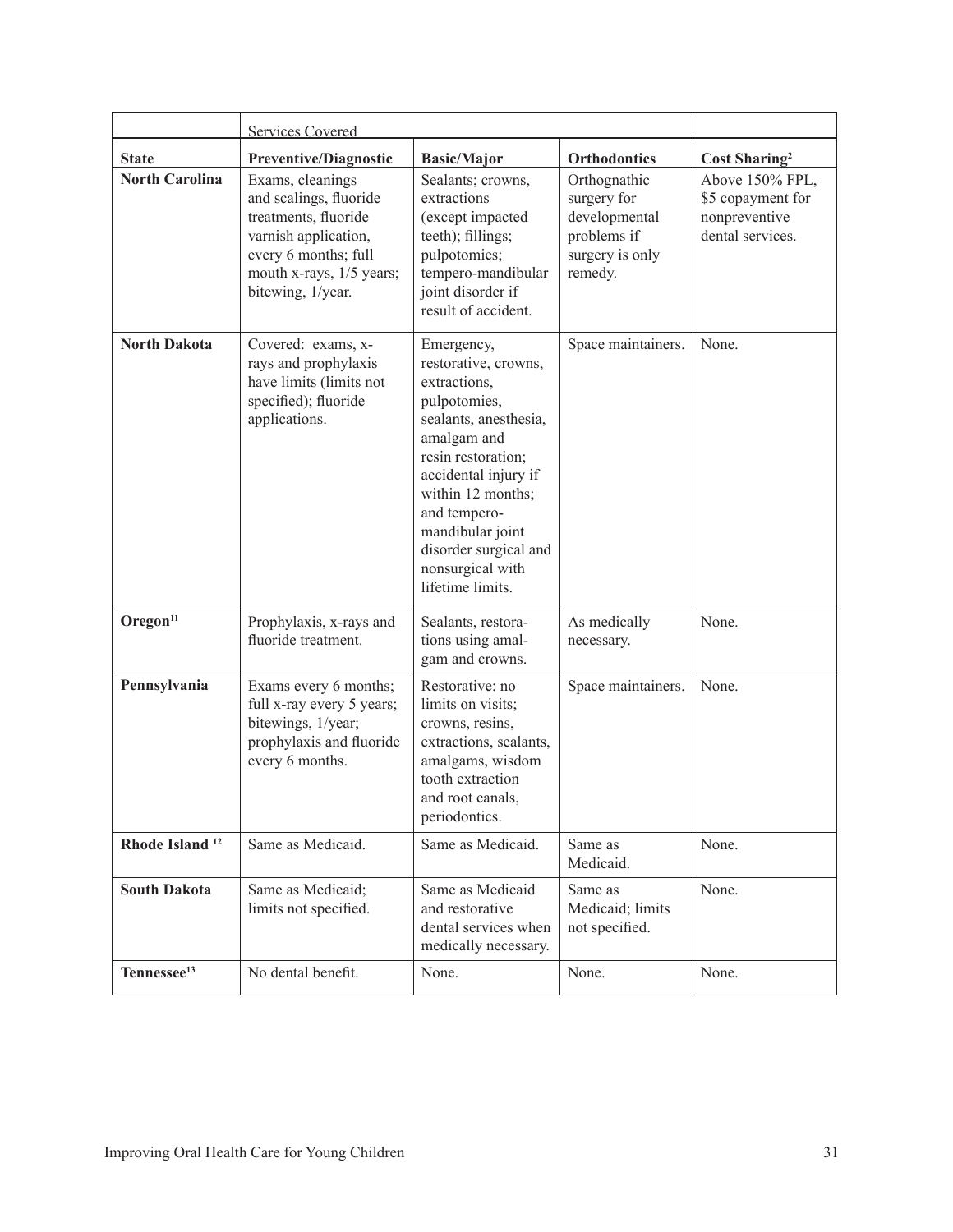|                        | <b>Services Covered</b>                                                                                                                               |                                                                                                                                                                                                                                                                                                                                                                                                                                                                               |                                                                       |                                                                                                                                                                             |
|------------------------|-------------------------------------------------------------------------------------------------------------------------------------------------------|-------------------------------------------------------------------------------------------------------------------------------------------------------------------------------------------------------------------------------------------------------------------------------------------------------------------------------------------------------------------------------------------------------------------------------------------------------------------------------|-----------------------------------------------------------------------|-----------------------------------------------------------------------------------------------------------------------------------------------------------------------------|
| <b>State</b>           | <b>Preventive/Diagnostic</b>                                                                                                                          | <b>Basic/Major</b>                                                                                                                                                                                                                                                                                                                                                                                                                                                            | <b>Orthodontics</b>                                                   | <b>Cost Sharing</b> <sup>2</sup>                                                                                                                                            |
| <b>Texas</b>           | Preventative services<br>provided up to \$175<br>for a 12-month period.<br>Routine checkups,<br>routine cleaning, X-rays<br>and sealants are covered. | Therapeutic services<br>provided as follows:<br>Tier I: up to 200,<br>Tier II: up to \$300,<br>Tier III: up to<br>\$400. Thera-peutic<br>services include<br>fillings, root canals,<br>extractions<br>Emergency dental<br>services are limited<br>to: Procedures<br>necessary to control<br>bleeding, relieve<br>pain, elimi-nate<br>acute infec-tion, and<br>prevent loss of teeth;<br>Treatment of<br>injuries to the teeth<br>and supporting<br>structures, and<br>crowns. | None.                                                                 | None.                                                                                                                                                                       |
| Utah                   | 100% for exams,<br>cleanings, fluoride,<br>selected x-rays and<br>selected sealants.                                                                  | Selected fillings,<br>extractions,<br>pulpotomies and<br>stainless steel<br>crowns.                                                                                                                                                                                                                                                                                                                                                                                           | Selected space<br>maintainers.                                        | $150\%$ FPL - Plan<br>A: \$3 copayment<br>for basic/major and<br>orthodontics<br>151%-200% FPL<br>$-$ Plan B: $20\%$<br>coinsurance for<br>basic/major and<br>orthodontics. |
| <b>Vermont</b>         | Same as Medicaid;<br>limits not specified.                                                                                                            | Same as Medicaid;<br>limits not specified.                                                                                                                                                                                                                                                                                                                                                                                                                                    | Same as<br>Medicaid; limits<br>not specified.                         | None.                                                                                                                                                                       |
| Virginia <sup>14</sup> | Initial and periodic<br>exams; x-rays (every 6)<br>months); prophylaxis<br>(every 6 months);<br>fluoride (every 6<br>months).                         | Amalgam and<br>composite<br>restorations (once/3<br>years); crowns<br>and bridges (once/<br>5years); bands; pulp<br>capping; palliative<br>care; root recovery;<br>abscess care;<br>extractions (once);<br>some surgical<br>services; sealants<br>(once).                                                                                                                                                                                                                     | Authorization<br>required:<br>medically<br>necessary<br>orthodontics. | None.                                                                                                                                                                       |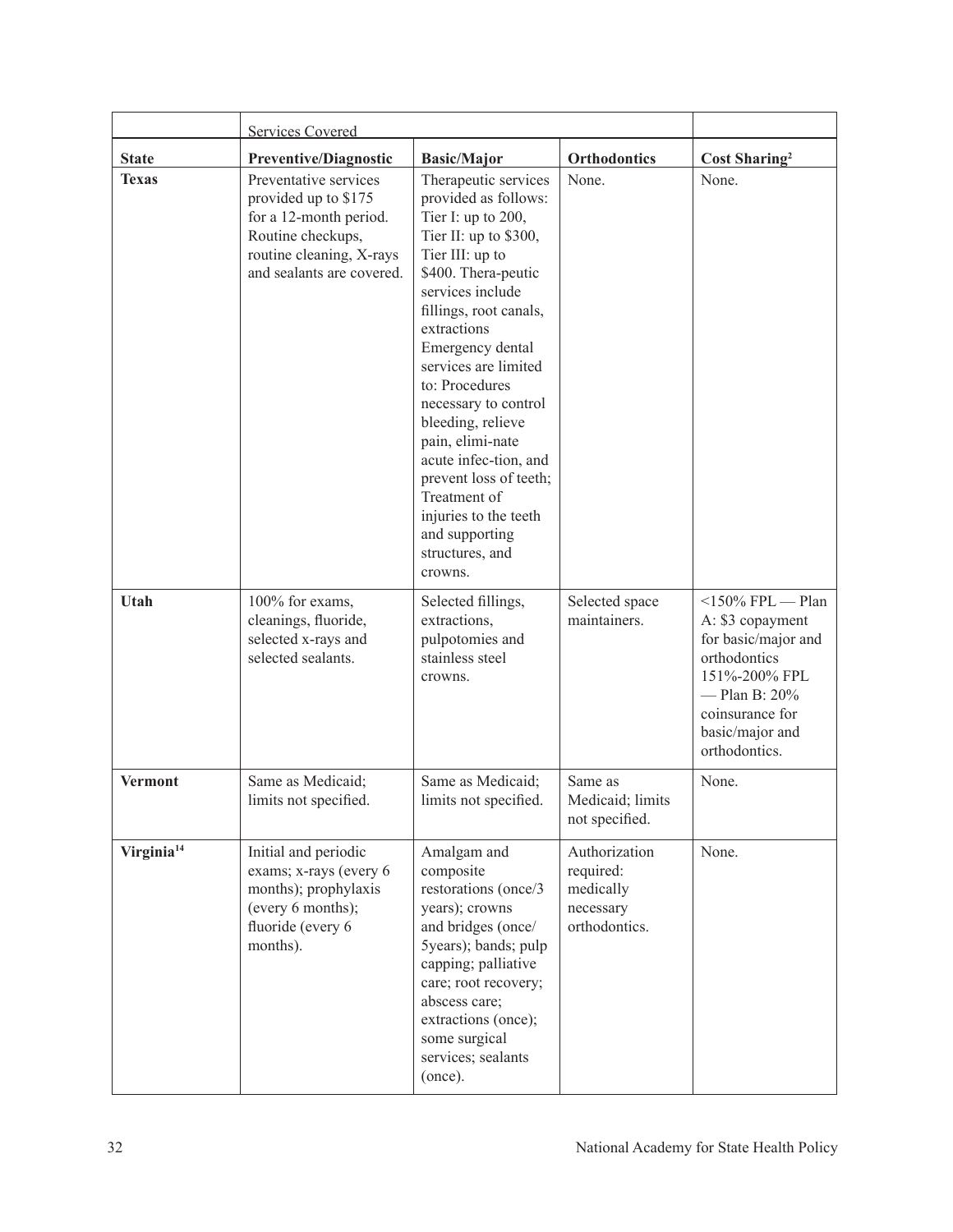|                          | <b>Services Covered</b>                                                                                                                                                                                                |                                                                                                                                                                                                                                                                                                                                  |                                                                                                                                         |                                     |
|--------------------------|------------------------------------------------------------------------------------------------------------------------------------------------------------------------------------------------------------------------|----------------------------------------------------------------------------------------------------------------------------------------------------------------------------------------------------------------------------------------------------------------------------------------------------------------------------------|-----------------------------------------------------------------------------------------------------------------------------------------|-------------------------------------|
| <b>State</b>             | <b>Preventive/Diagnostic</b>                                                                                                                                                                                           | <b>Basic/Major</b>                                                                                                                                                                                                                                                                                                               | <b>Orthodontics</b>                                                                                                                     | Cost Sharing <sup>2</sup>           |
| Washington <sup>15</sup> | Exams; fluoride-<br>topical application up<br>to 3x/12month period;<br>prophylaxis every 6<br>months; x-rays every 3<br>years.                                                                                         | Emergency surgery<br>and extractions:<br>sealants every 3<br>years; crowns and<br>bridges not covered.                                                                                                                                                                                                                           | For severe<br>malocclusion<br>only; prior<br>authorization<br>required except<br>for cleft lip/palate<br>and craniofacial<br>anomalies. | None.                               |
| <b>West Virginia</b>     | Routine semi-annual<br>exams; all preventive.                                                                                                                                                                          | Therapeutic and<br>emergency services<br>covered.                                                                                                                                                                                                                                                                                | Only in cases<br>of mandibular<br>degeneration.                                                                                         | None.                               |
| Wyoming                  | Kid Care CHIP:<br>Two Exams a year; Two<br>Bitewing x-rays in one<br>year;<br>One full mouth x-ray<br>every 36 months;<br>One cleaning every 6<br>months;<br>One fluoride application<br>every 12 months;<br>Sealants. | Simple extractions;<br>Emergency relief<br>of pain; amalgam<br>restorations;<br>sedation for children<br>up to age 8; full<br>mouth debridement;<br>pulpotomy and root<br>canals for older<br>children; stainless<br>steel crowns; gold or<br>porcelain crowns for<br>older children;<br>partial dentures for<br>older children. | Space maintainers,<br>but nothing else.                                                                                                 | Maximum benefit of<br>\$1,000/year. |

Sources: Data compiled from an email and telephone survey of plans conducted by the National Academy for State Health Policy in July and August, 2006.

Key:

- Preventive/Diagnostic  $=$  Includes routine dental work, x-rays, cleanings and check-ups.
- Basic/Major = Includes after-hours care, emergency visits, crowns and bridges, surgery and extractions.
- Orthodontics  $= A$  dental specialty, which includes corrections of irregularities of the teeth such as braces.
- Cost sharing = Copayments and other cost sharing required for receipt of services.

### **Notes to the Appendix**

<sup>1</sup> This table lists the dental benefits offered through the state-designed SCHIP programs in each state. Entries for states with two plans contain information only on the state-designed component of the plan. Medicaid expansion states and components are not included in this table.

<sup>2</sup> American Indian and Alaskan Native children are exempt from cost sharing.

<sup>3</sup> In Connecticut, supplemental dental coverage is available under HUSKY Plus.

<sup>4</sup> In March 2000, the Florida Legislature created a pilot project that provided limited dental benefits to Healthy Kids enrollees in several counties. The dental benefit was expanded the following year and beginning in February 2001, Healthy Kids began implementation of a comprehensive dental benefit package. This benefit package is the same as that offered to Medicaid recipients. During the 2002-2003 legislative session a \$750 maximum benefit cap was implemented. This cap is for services provided during a July 1-June 30 plan/fiscal year.

<sup>5</sup> In Georgia, dental services are excluded from coverage by MCO programs.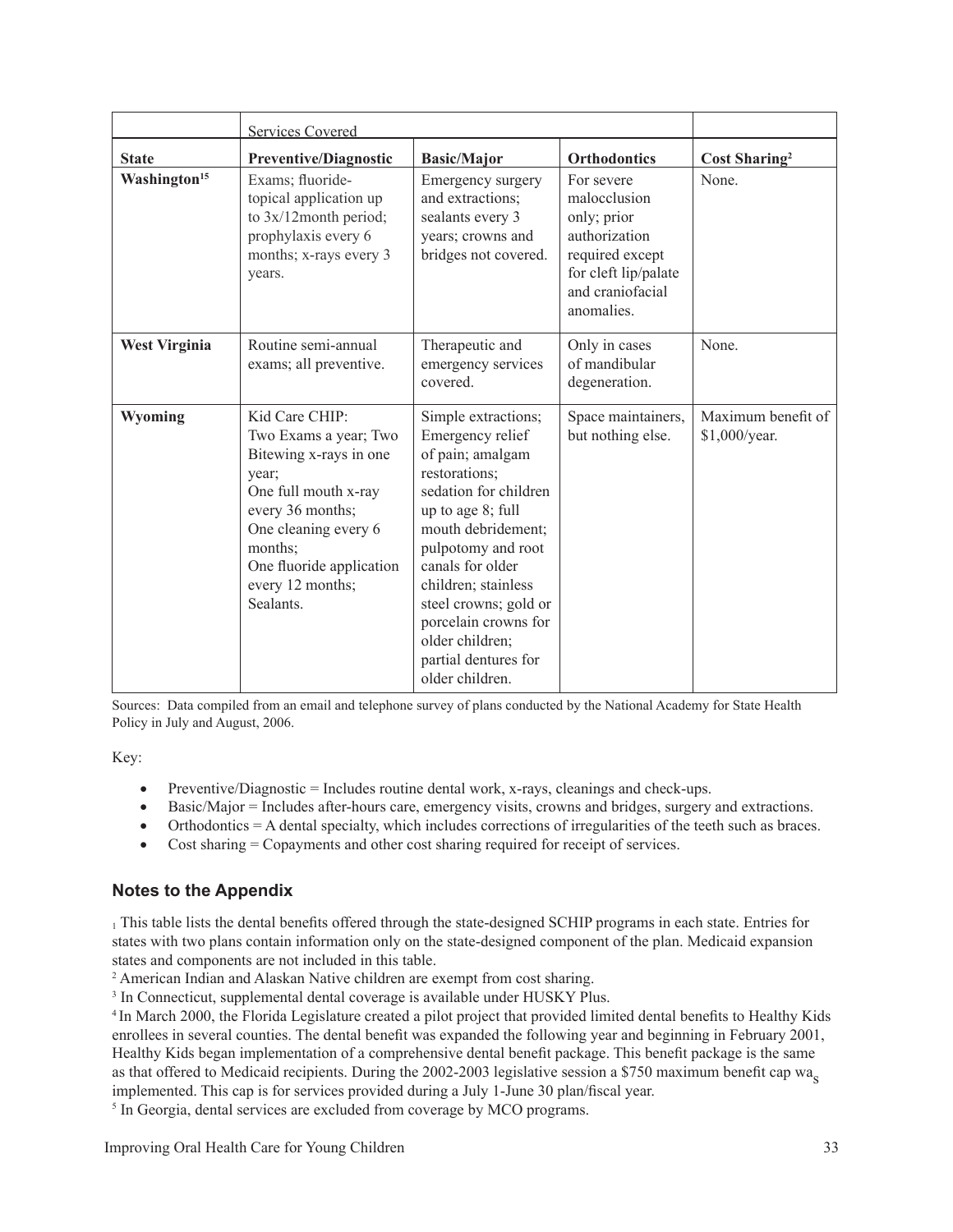6 Indiana's SCHIP dental benefits are the same as Medicaid; medically necessary dental services must be provided even if they are not covered under SCHIP.

<sup>7</sup> Please note: Due to a new state law, effective July  $1<sup>st</sup>$ , 2006, MassHealth will cover dental services to eligible members aged 21 years or older (adults).

<sup>8</sup> In Nevada, dental services are administered through the MCOs provider networks for both urban Clark County (Las Vegas) and urban Washoe County (Reno). For the rest of the state of Nevada (mostly rural areas) dental is a fee-for-service benefit.

<sup>9</sup> The New Jersey SCHIP program has four components: a Medicaid expansion (Kidcare Plan A, a Medicaid expansion that covers children up to age 19 in families with incomes up to 133 percent of the FPL) and three separate state plans (Kidcare Plan B, which covers children in families between 133 percent and 150 percent of the FPL; Kidcare Plan C, which covers children in families between 150 percent and 200 percent of the FPL; and Kidcare Plan D, which covers children in families between 200 percent and 350 percent of the FPL through income disregards).

<sup>10</sup> New York does not cover fixed bridges unless required for replacement of a single upper anterior full complement of natural, functional and/or restored teeth. Bridges also are covered for cleft palate stabilization or when required by a neurological or physiological condition that precludes placement of a removable prosthesis.

<sup>11</sup> Oregon provides dental services through dental care organizations (DCOs). All services are covered that are medically necessary for the treatment of health conditions and listed under the Oregon Health Plan Prioritized List and funded by the legislature.

<sup>12</sup> Rhode Island's separate SCHIP plan covers unborn children up to 250 percent of the FPL. Dental benefits are provided through RiteSmiles, a managed dental care plan.

<sup>13</sup> Tennessee began its Cover Kids SCHIP program in April 2007. As of April 5, 2007, Cover Kids does not include dental benefits. See the Cover Kids website at http://www.covertn.gov/cover\_kids.html. Accessed April 5, 2007.

 $14$  Virginia – Dental services are carved out of managed care and SCHIP coverage is consistent with Medicaid dental coverage. Age limit for SCHIP is 19 except for some pregnant mother coverage ages 19 and 20.

<sup>15</sup> In Washington, dental services are carved out of managed care and provided on a wrap-around, fee-for-service basis.

 $\Box \Box \Box$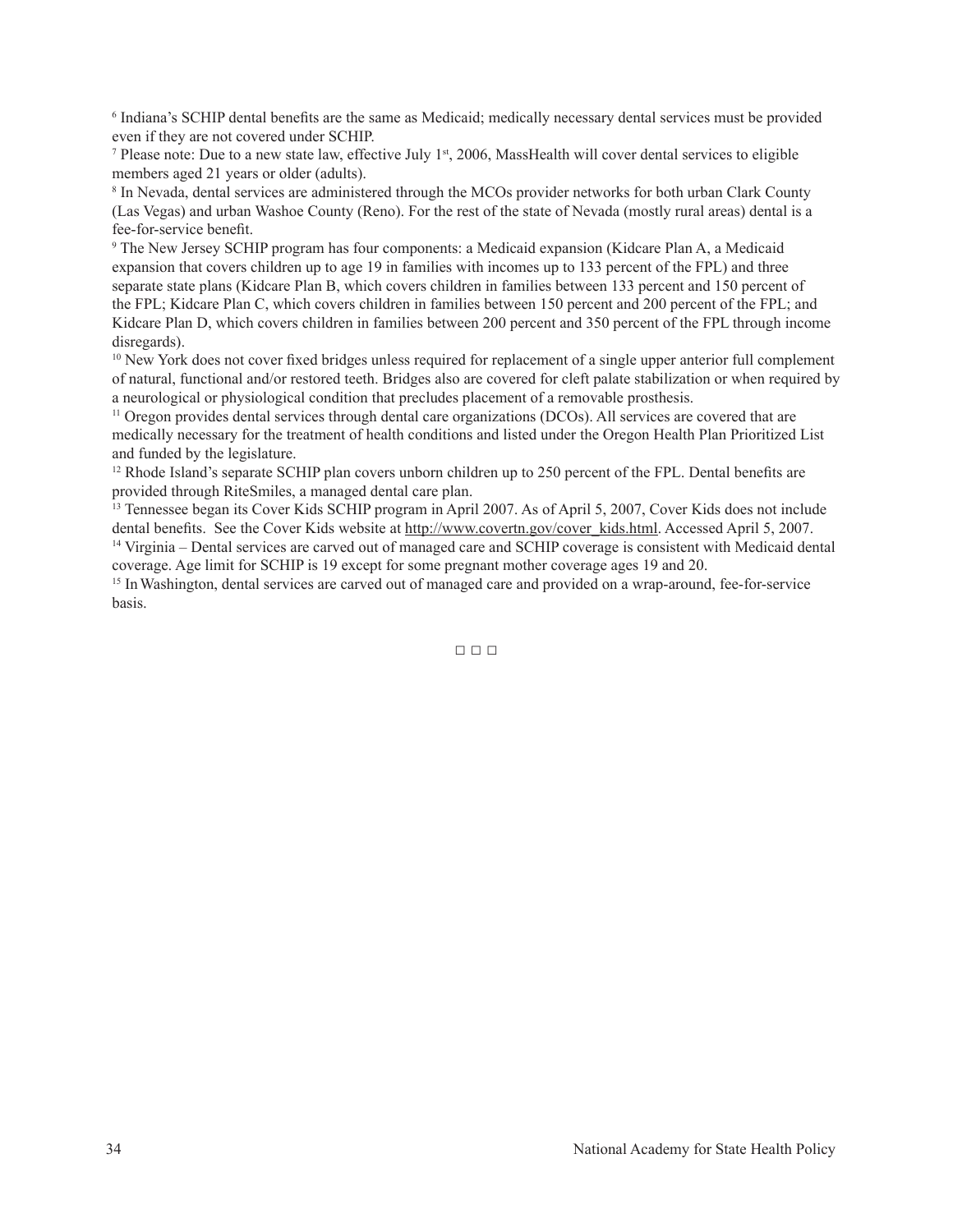### **Endnotes**

<sup>1</sup> P.W. Newacheck, D.C. Hughes, Y.Y. Hung, S. Wong, J.J. Stoddard, "The Unmet Health Needs of America's Children," *Pediatrics* 105(4 Pt 2) (April 2000): 989-97.

<sup>2</sup> National Institute of Dental and Craniofacial Research, National Institutes of Health, *Oral Health in America: A Report of the Surgeon General* (Rockville, MD: U.S. Dept. of Health and Human Services, 2000). <sup>3</sup> Ibid.

4 C.M. Vargas, J.J. Crall, D.A. Schneider, "Sociodemographic Distribution of Dental Caries: NHANES III: 1988- 1994," *Journal of the American Dental Association* 129, (1998): 1229-1238.

<sup>5</sup> CDHP Issue Brief, *Early Childhood Caries Trends Upward* (Washington, DC, September 2005).

<sup>6</sup> Health Resources and Services Administration, Maternal and Child Health Bureau. *The National Survey of*

*Children's Health 2003*. (Rockville, MD: U.S. Department of Health and Human Services, 2005).

7 K.J. Hale, American Academy of Pediatrics Section on Pediatric Dentistry, "Oral Health Risk Assessment Timing and Establishment of the Dental Home," *Pediatrics* 111 (2003): 1113-1116.

<sup>8</sup> S. Gehshan, P. Hauck, J. Scales, *Increasing Dentists'Participation in Medicaid and SCHIP* (Washington, DC: National Conference of State Legislatures, 2001).

<sup>9</sup> Centers for Medicare and Medicaid Services, *CMS Financial Report FY 2005* (Washington, DC: U.S. Department of Health and Human Services), 6.

<sup>10</sup> L. Ku, *Revised Medicaid Documentation Requirement Jeopardizes Coverage for 1 to 2 Million Citizens* (Washington, DC: Center on Budget and Policy Priorities, July 13, 2006).

<sup>11</sup> American Dental Association, Survey Center, *Distribution of Dentists in the United States by Region and State* (Chicago, IL, 2001), 38.

<sup>12</sup> Ibid*.*

<sup>13</sup> American Dental Association, *The Future of Dentistry* (Chicago, IL, 2001), 37.

<sup>14</sup> S. Gehsahn, T. Straw, *Access to Oral Health Services for Low Income People: Policy Barriers and Opportunities for Intervention for t he Robert Wood Johnson Foundation* (Washington, DC, National Conference of State Legislatures, Oct. 2002).

<sup>15</sup> Bureau of Health Professions, *Selected Statistics on Health Professional Shortage Areas*, as of March 31, 2006. <sup>16</sup> National Institute of Dental and Craniofacial Research, National Institutes of Health,, *Oral Health in America: A*

*Report of the Surgeon General* (Rockville, MD: U.S. Dept of Health and Human Services, 2000), 235.

<sup>17</sup> National Conference of State Legislatures, *State Experience with Dental Loan Repayment Programs*, Washington, DC, 2005).

<sup>18</sup> American Dental Association, *The Future of Dentistry* (Chicago, IL: 2001), 41-43.

<sup>19</sup> E. Solomon, *The Future of Dentistry*, Part 1 of 4 part series, ETS Dental.

<sup>20</sup> American Dental Association, *The Future of Dentistry,* 37.

<sup>21</sup> P. Casamassimo, K. Holt, eds, *Bright Futures in Practice: Oral Health - Pocket Guide* (Washington, DC: National Maternal and Child Oral Health Resource Center, 2004).

<sup>22</sup> American Dental Hygienists' Association, ADHA practice act overview chart of permitted functions and supervision levels by state, Updated July 24, 2006.

<sup>23</sup> Dental Assisting National Board. Accessed 14 Dec 2006. http://www.danb.org/main/statespecificinfo.asp.

<sup>24</sup> N. Tinanoff, M. Kanellis, and C. Vargas, *Dental Caries in Preschool Children: Epidemiology, Mechanisms, Prevention and Care Delivery* (The Children's Dental Health Project, 2003).

<sup>25</sup> Bureau of Health Professions, *The Professional Practice Environment of Dental Hygienists in the Fifty States and the District of Columbia* (Rockville, MD: Health Resources and Services Administration, April 2004).

<sup>26</sup> S. Rosenbaum, B. Kamoie, *Expanding Access to Pediatric Dental Care: Opportunities and Challenges Created by the Law* (Washington, DC), 8.

<sup>27</sup> D.M. Grzybicki, P.J. Sullivan<sup>,</sup> J.M. Oppy, A.M. Bethke S.S. Raab, "The Economic Benefit for Family/general Medicine Practices Employing Physician Assistants,"*American Journal of Managed Care* 8(7) (July 2002):613-620.

<sup>28</sup>An evaluation of the work of the first dental therapists is available at: A. Fiset, DDS, *A Report on Quality Assessment of Primary Care Provided by Dental Therapists to Alaska Natives*,(Seattle, WA: University of Washington School of Dentistry, 2005).

<sup>29</sup> D.A. Nash, R.J. Nagel, "Confronting Oral Health Disparities Among American Indian/Alaska Native Children: The Pediatric Oral Health Therapist," *American Journal of Public Health* vol.95, no. 8 (2005): 1325.

<sup>30</sup> Dental Health Aide Therapists currently practicing at Indian Health Service sites in Alaska complete the 2-year dental therapy training program in New Zealand. Their training is due to shift to a program offered by the University of Washington School of Medicine. Currently, no state licenses or trains dental therapists.